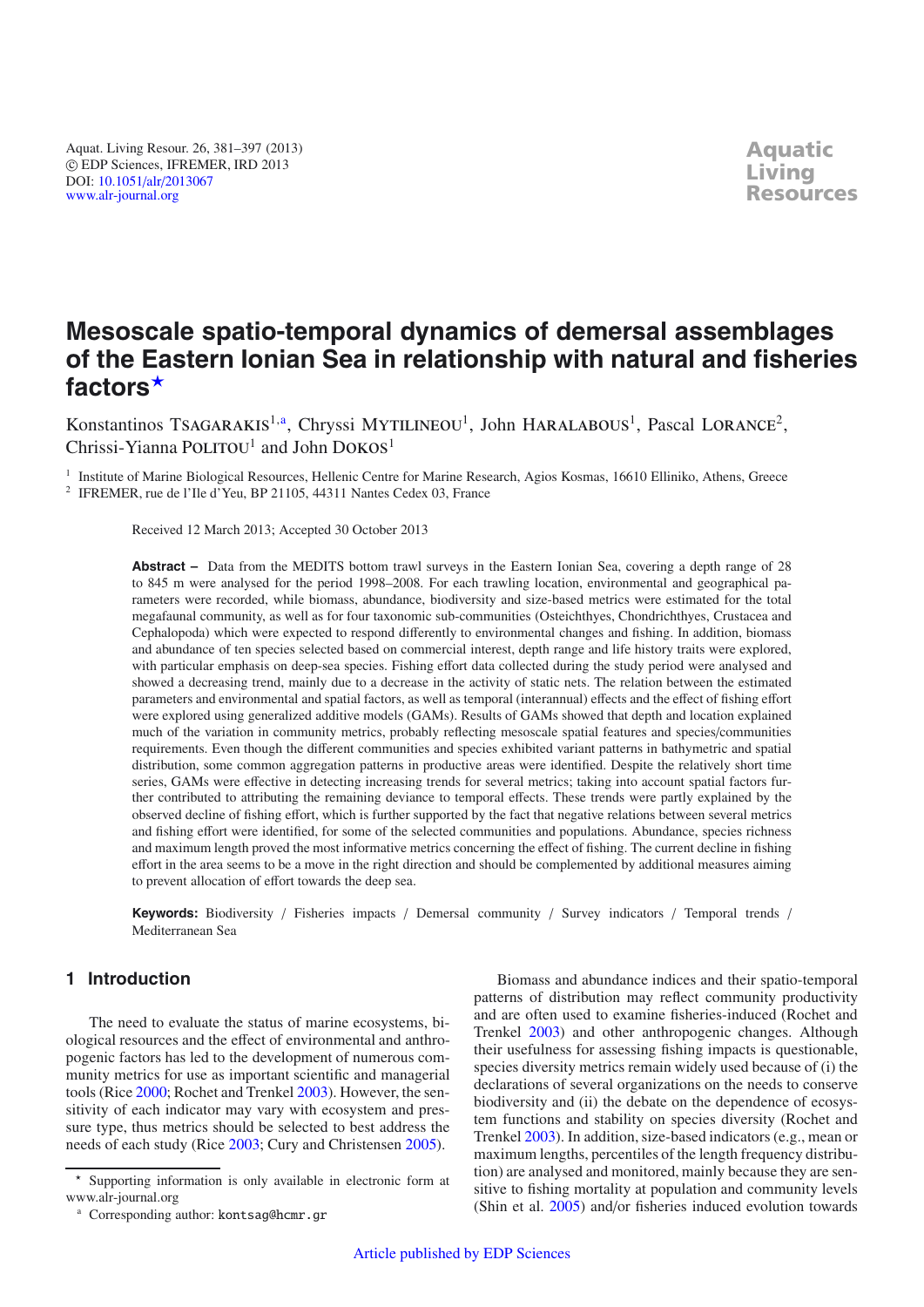

<span id="page-1-0"></span>**Fig. 1.** Eastern Ionian Sea. Crosses indicate the positions of the MEDITS hauls. Isobaths are shown for 200 m (dashed line) and 500 m (solid line).

earlier reproduction (Law [2000\)](#page-13-4). However, indirect effects through the food-web as well as environmental changes (e.g., eutrophication) may counteract the effect of fishing and thus the ability of such indices to detect fisheries effects (Rochet and Trenkel [2003\)](#page-13-1). For example, the length distribution of the community is expected to be mostly related to the fishing effort; nevertheless it may also be sensitive to temporal recruitment variation. Thus, analysis of multiple indicators may be a better means of revealing the effects of fishing (Rice [2000](#page-13-0)). In addition, it can reveal patterns in species composition, relative abundance, distribution and migrations.

Spatial and bathymetric differences and patterns have been widely reported for the various metrics (e.g., Greenstreet and Hall [1996;](#page-13-5) Bianchi et al. [2000](#page-12-1)) and they mainly reflect species and/or life-stage preferences for specific habitats and environmental conditions (e.g., Rogers et al. [1999,](#page-13-6) Johnson et al. [2013\)](#page-13-7) and, at the large scale, patterns in fishing pressure and/or productivity (Bianchi et al. [2000](#page-12-1); Jennings et al. [2005\)](#page-13-8). For example, in the Ionian Sea, differences in species distribution and abundance are evident both along the North/South and the West/North axes and were generally attributed to fishing activities, as well as hydrological characteristics (Politou et al. [2008a\)](#page-13-9). Spatial patterns and depth gradients are also common in deep sea assemblages in terms of species composition, abundance and diversity (e.g., Gordon and Bergstad [1992;](#page-13-10) Koslow [1993;](#page-13-11) Lorance et al. [2002;](#page-13-12) Politou et al. [2003;](#page-13-13) D'Onghia et al. [2004;](#page-12-2) Dimech et al. [2008;](#page-12-3) Campbell et al. [2011\)](#page-12-4). However, there doesn't seem to be a consistent pattern with depth; the metrics (e.g., number of species) may decrease (Moranta et al. [1998\)](#page-13-14), increase (Magnussen [2002\)](#page-13-15) or fluctuate (Sousa et al. [2006\)](#page-13-16) depending on the ecosystem.

Furthermore, different taxonomic sub-communities are expected to show different responses on environmental gradients, including depth (Colloca et al. [2003](#page-12-5); Politou et al. [2003](#page-13-13)). Similarly they may respond differently to fishing or other pressures because (i) some may not be targeted by the fisheries, e.g., many species of crustaceans are not marketable in Greece (Machias et al. [2001;](#page-13-17) Thessalou-Legaki [2007\)](#page-14-0) and (ii) they have different life history traits, e.g., chondrichthyes are generally large animals with low growth rate and fecundity and thus can only sustain low fishing mortality (Stevens et al. [2000\)](#page-14-1), while most cephalopods are rather fast growing short-lived species (Caddy and Rodhouse [1998\)](#page-12-6).

In the present study, we analysed the spatio-temporal patterns of a series of population and community metrics in the E. Ionian Sea throughout a 10 year period and studied their relationship with environmental and fishing factors. The study area extends over a wide bathymetric range and includes different species assemblages (Politou et al. [2003](#page-13-13)), which may respond differently to environmental variables and fishing intensity. However our goal was to analyse the system globally towards an integrative management approach; special emphasis was placed on the deep sea species, many of which are sensitive to fishing impact because of slow growth rates and low fecundity (Koslow et al. [2000\)](#page-13-18). The aims of the study were to examine (i) spatial and temporal variation in the communities and their relationship with environmental variables and temporal trends in fishing activity and (ii) which metrics, taxonomic groups and/or species are more sensitive to fishing and can provide important information concerning its effect. We also discuss the management implications of our findings.

#### **2 Materials and methods**

#### **2.1 Study area and fishing activity**

The Eastern Ionian Sea (Fig. [1\)](#page-1-0) is characterized by complex hydrography (Theocharis et al. [1993\)](#page-14-2) and topography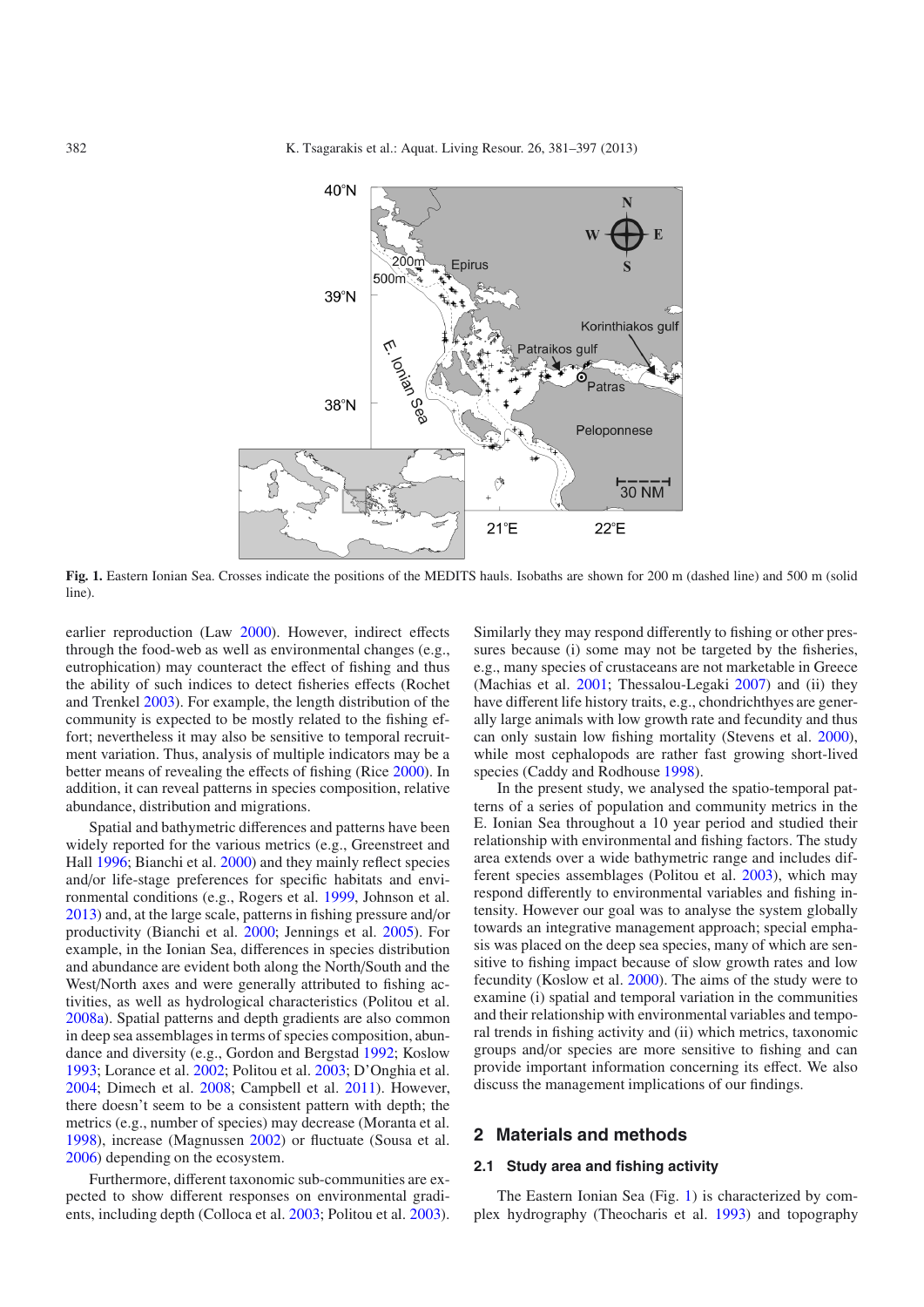since it includes numerous small and large islands, semienclosed gulfs and open waters. The continental shelf is narrow, especially to the western side of the area of this study while it is more extended in the semi-enclosed areas, with the exception of the deep Korinthiakos Gulf (Fig. [1\)](#page-1-0). The Eastern Ionian is an oligotrophic sea, reflecting the overall oligotrophic condition of the Mediterranean Sea, the narrowness of the continental shelf and the regional circulation (Theocharis et al. [1993;](#page-14-2) Siokou-Frangou et al. [2010\)](#page-13-19), with productivity varying locally, being higher in semi-enclosed gulfs than in offshore waters (Ramfos et al. [2006\)](#page-13-20). As a consequence, spatial distributions of species and taxonomic groups have been found to be patchy (Politou et al. [2003](#page-13-13); Politou et al. [2008b;](#page-13-21) Tserpes et al. [2008\)](#page-14-3). Fisheries in the area are multi-species and multigear and most of the fleets operate on the shelf. However, there is some trawling for deep-sea shrimps (*Aristaeomorpha foliacea* and *Aristeus antennatus*), as well as longlining and gillnetting for blackspot seabream, *Pagellus bogaraveo*, and hake, *Merluccius merluccius* down to about 800 m (Mytilineou and Machias [2007\)](#page-13-22). Overall, the main fishing activity involves static nets, which catch 63% of the landings (62% of Osteichthyes, 47% of Chondrichthyes, 84% of Cephalopods and 72% of Crustaceans) in the area (Anon. [2008\)](#page-12-7). Bottom longlines catch approximately 47% of Chondrichthyes and ~10% of total landings while bottom trawls catch 27% of Crustaceans and ∼5% of total landings (Anon. [2008\)](#page-12-7). The remaining landings are mainly pelagic species, which are not included in the current analysis, and are caught with purse seines and pelagic longlines. Most of the commercial stocks were already considered overfished during the 1990s (Politou [2007](#page-13-23)) while the status of some, such as the red mullet (*Mullus barbatus)*, striped mullet (*M. surmuletus*) and picarel (*Spicara smaris*) has improved in recent years (Anon. [2012;](#page-12-8) STECF [2012\)](#page-14-4).

### **2.2 Data**

Catch data from the MEDITS bottom trawl surveys in the E. Ionian Sea (including Patraikos and Korinthiakos Gulfs, Fig. [1\)](#page-1-0) during summer in the periods 1998–2001, 2003–2006 and 2008 were used in this study. Existing MEDITS data for the years before 1998 were not considered since the survey design was improved in that year and we chose to be more consistent instead of including possible sampling biases. The MED-ITS survey, which targets fish, crustaceans and cephalopods, follows a standardized protocol with fixed trawl locations (stations) and haul durations of 30 and 60 min in shallow  $\left($  <200 m) and deep (>200 m) waters, respectively (Bertrand et al. [2002a](#page-12-9)). Catches are sorted to the species level and total biomass and numbers of individuals per species are recorded. The sizes (total length of fish, carapace length of crustaceans and mantle length of cephalopods to the mm) of all individuals of each species, or of a representative sample (at least 50 individuals, according to the MEDITS protocol) in cases when catches are high, are measured.

A CTD (until 2001: Sea-Bird 19; from 2003: Sea-Bird 19 + SeaCat profiler v3.0) was used to measure the vertical temperature and salinity profiles at each station. In total, 241 hauls at depths of 28 to 845 m were analysed, representing approximately 28 hauls each year. Some hauls had to be excluded because of missing environmental data.

Days-at-sea of gears targeting the demersal community (bottom trawls, longlines and static nets) from five ports in the area defined in the framework of the EU Data Collection Regulation (DCR) and other studies in support of the Common Fishery Policy ("Patterns and propensities in Greek fishing effort and catches", "Investigation of the fishing effort of the Greek commercial fishery", Anon. 2001) were used to estimate total fishing effort for each year during the study period (Labropoulou [2007;](#page-13-24) Anon. [2008\)](#page-12-7). In the Ionian Sea, trip duration is always less than 24 h, thus days-at-sea corresponds to actual fishing days. Due to the multi-species nature of the fisheries, most species are targeted by several gears; thus, the total fishing effort (sum of the effort of each gear) was considered a more appropriate representation of the actual fishing pressure exerted on the megafaunal community.

#### **2.3 Data analysis**

Trends in fishing effort for the three gears considered, as well as for the total fishing effort, were examined with linear regressions.

For each sampling station, after excluding pelagic species occurring incidentally in the catches, abundance and biomass were standardized per hauled area  $(km^{-2})$  using the swept area method from the MEDITS protocol (Bertrand et al. [2002a,](#page-12-9)b), i.e., taking into account wing spread and the distance travelled by the trawl. Based on the standardized values, a series of community and diversity metrics was calculated for each year to assess the impact of environmental, fishing and spatio-temporal factors on the mega-faunal community in the E. Ionian Sea. Specifically, we estimated (i) values of biomass and abundance indices (kg km<sup>-2</sup> and N km<sup>-2</sup>, respectively) which were natural log transformed to reduce the effect of extreme values, (ii) three diversity indices from Hill's series  $(N_0, N_1$  and  $N_2$ ; Hill [1973\)](#page-13-25) and (iii) four size-based indicators (*L*<sub>mean</sub>: mean length; *L*<sub>max</sub>: maximum length; *L*<sub>0.05</sub>: length of the 5% of the length frequency of the community;  $L_{0.95}$ : length of the 95% of the length frequency of the community). Concerning the diversity metrics, *N*<sup>0</sup> is the number of species,  $N_1$ , the exponential of Shannon *H'* index, is more sensitive to changes in rare species, and  $N_2$ , the inverse of Simpson's evenness index, is more sensitive to abundant species and to the evenness of the community (Greenstreet and Hall [1996;](#page-13-5) Greenstreet and Rogers [2006](#page-13-26); and references therein). Primer-5 software (Clarke and Warwick [1994](#page-12-10)) was used to calculate these metrics, which were estimated for the whole benthodemersal megafaunal community, as well as for four taxonomic sub-communities i.e. Osteichthyes, Chondrichthyes, Crustaceans and Cephalopods.

Further, we calculated the log abundance and biomass for 10 abundant benthic and demersal populations, which were frequently present, i.e., in at least 15% of the hauls, and were selected based on the following criteria: commercial interest, depth range (mainly deep sea species) and life history (slow growth and/or low fecundity, e.g., Chondrichthyes) in order to represent as many species categories as possible. Specifically, we included (i) species of both high (e.g.,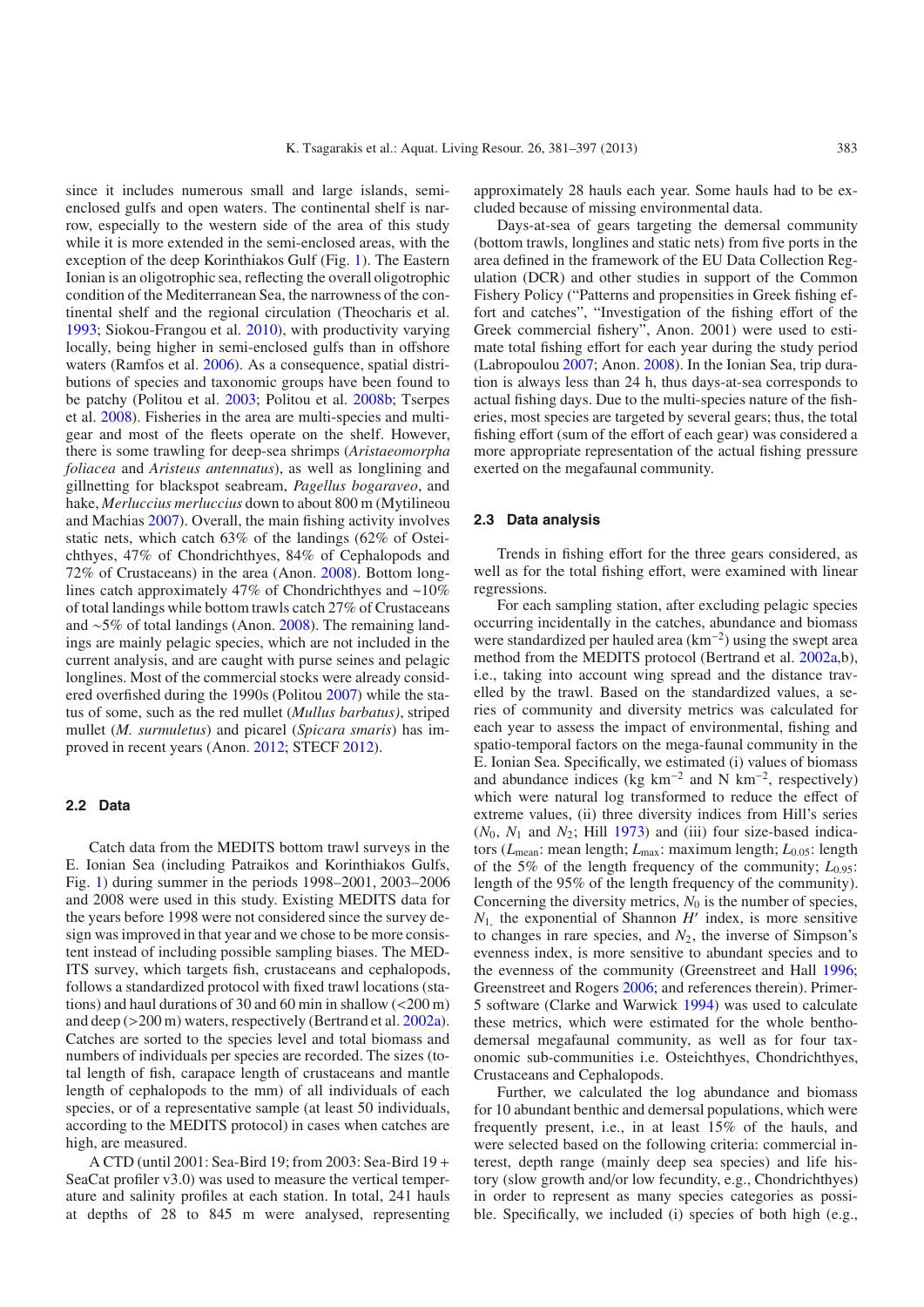|                     | Depth range (m)        |          | Commercial       | Occurrence |
|---------------------|------------------------|----------|------------------|------------|
|                     | (main range)           |          | interest         | $(\%)$     |
|                     |                        |          |                  |            |
| Blackspot seabream  | $42 - 655 (>300)$      | demersal | High             | 27.4       |
| Blackbelly rosefish | $98 - 692 (>300)$      | benthic  | Medium           | 34.9       |
| Hake                | $30 - 735$ (all)       | demersal | High             | 85.5       |
| Four-spot megrim    | $100 - 659$ ( $>250$ ) | benthic  | High             | 23.7       |
| Picarel             | $28 - 337 \approx 150$ | demersal | Medium           | 47.7       |
|                     |                        |          |                  |            |
| Longnose spurdog    | $77-659$ ( $>250$ )    | demersal | Medium           | 23.2       |
| Thornback ray       | $36 - 659 \leq 350$    | demersal | Medium           | 52.3       |
|                     |                        |          |                  |            |
| Norway lobster      | $66 - 647$ (100-550)   | benthic  | High             | 16.6       |
| Arrow shrimp        | $97 - 655(250 - 550)$  | demersal | N <sub>0</sub>   | 20.3       |
| Blue-leg swimcrab   | $36 - 586 \approx 150$ | benthic  | Low              | 37.3       |
|                     | Common name            |          | <b>Behaviour</b> |            |

<span id="page-3-0"></span>Table 1. List of species considered and their main characteristics. Depth range refers to the bathymetric distribution of the species in the study area; main range is also indicated in parenthesis.

*Merluccius merluccius* hake, *Nephrops norvegicus* Norway lobster) and low (e.g., *Plesionika heterocarpus* arrow shrimp, *Liocarcinus depurator* blue-leg swimcrab) commercial interest, (ii) deep sea (e.g., *Pagellus bogaraveo* blackspot seabream, *Helicolenus dactylopterus* blackbelly rosefish, *Lepidorhombus boscii* four-spot megrim) and shallow water (e.g., *Spicara smaris* picarel) species and (iii) two abundant chondrichthyans (*Squalus blainville* longnose spurdog, *Raja clavata* thornback ray). Commercial interest was defined based on the records of Hellenic Statistical Service. Depth range comes from the MEDITS survey and species behaviour was defined based on the literature, remotely operated vehicle (ROV) observations and the authors' experience. The main ecological characteristics of these species, as well as their commercial interest, are listed in Table [1.](#page-3-0) We did not consider size-based metrics for these species since in some stations their abundance was too low to derive reliable length distribution and length metrics.

We used generalized additive models, GAMs, to explore the relationships between the aforementioned population and community metrics and (i) bottom depth, (ii) geographical location at haul positions, i.e. latitude, longitude and their interaction, (iii) temperature and salinity averaged for the 5 m layer above the seabed in each station, (iv) time (year) and (v) fishing effort (expressed as total days-at-sea for all gears combined during the year of sampling). The model we applied was of the form:

$$
E (metric) = s (Depth) + s (Latitude) + s (Longitude)
$$
  
+ s (Latitude \* Longitude) + s (Temperature)  
+ s (Salinity) + s (Year) + s (Fishingeffort) (1)

where "s" is the smooth function and  $*$  denotes interaction.

A Gaussian distribution and identity link were assumed and the natural cubic spline smoother was used for the independent variable smoothing and fitting GAM. The "mgcv" package in the R statistical software (v. R2.13.1; R Development Core Team 2011) was used to apply GAMs (Wood [2006\)](#page-14-5). The correlation among the explanatory variables was low (correlation coefficient <|0.2|, except in the case of depth with temperature (correlation coefficient  $= -0.48$ ) and fishing effort with year (correlation coefficient  $= -0.48$ ). Since fishing effort values were aggregated annually, either year or effort was considered in the model, also given their correlation. Concerning geographical coordinates, we included either the effect of the interaction of latitude with longitude or separately latitude and/or longitude in the models. Only significant terms were considered for each model. Validation graphs (e.g., QQ-plot and residual plot against the original explanatory variables) were inspected in order to detect any model misspecification. We explored the effect of each explanatory variable alone, as well as the combined effects of all variables in order to detect the best model explaining the variation in the data. The final models were selected based on the deviance explained and the minimization of the Akaike information criterion (*AIC*) (Burnham and Anderson [2002\)](#page-12-11), while models with  $\triangle$ *AIC* < 2( $\triangle$ *AIC* =  $\triangle$ *AIC*<sub>i</sub> −  $\triangle$ *AIC*<sub>min</sub>, where  $\triangle$ *AIC*<sub>i</sub> is the *AIC* of the custom model and  $AIC_{min}$  is the minimum AIC observed) were also considered as substantially explaining the data (Burnham and Anderson [2002\)](#page-12-11). In some cases, in order to further identify temporal effects or the effect of fisheries, an additional model was also considered where fishing effort or year was also significant and the model more complex but not the best, provided that it explained substantial amount of the observed variability and that the increase in *AIC* in comparison to *AIC*min was lower than 2%. Furthermore, in order to derive a robust conclusion on whether the temporal effects revealed by GAMs showed increasing, decreasing or no particular trend, we examined the Pearson's correlation of these effects with year.

## **3 Results**

The examination of the fishing effort showed that total effort has declined with a statistically significant negative trend since the year 2000 ( $y = -18.058x + 36933$ ,  $R^2 = 0.626$ ,  $p$ -value = 0.034; Fig. [2\)](#page-4-0). This decline is mainly due to a decrease in fishing effort of static nets,  $(y = -21.513x + 43770$ ,  $R^2 = 0.877$ , *p*-value = 0.002; Fig. [2\)](#page-4-0). Fishing efforts of bottom trawls and longlines have also declined since 2003, but without presenting a statistically significant trend.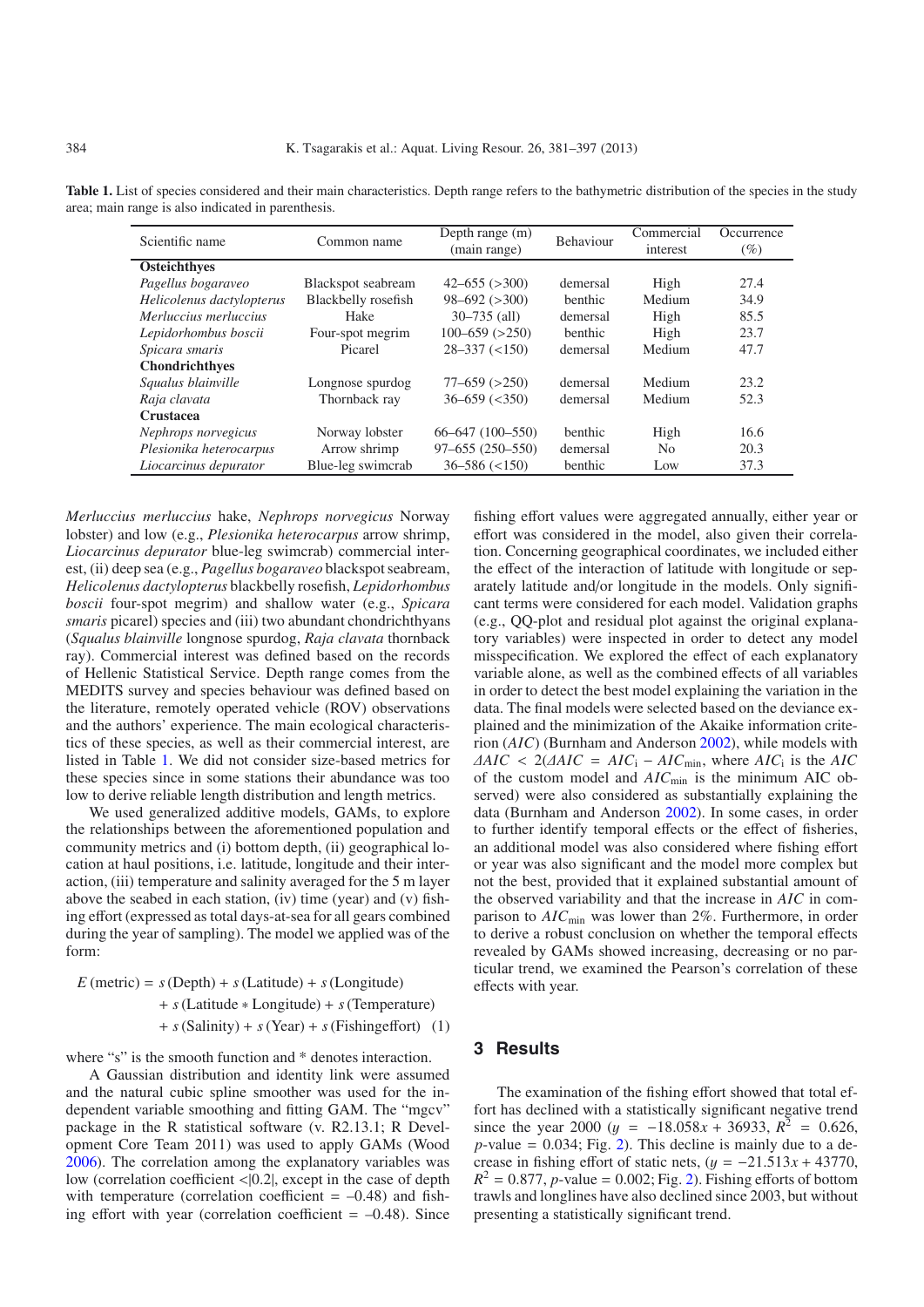<span id="page-4-1"></span>**Table 2.** GAMs of metrics of the total community of the E. Ionian Sea: deviance explained (%) by each one of the explanatory variables when considered alone, and total deviance explained (%) by the final selected model(s). The best models were selected based on the minimization of *AIC* and corresponding <sup>Δ</sup>*AIC*. *Bi*: biomass; *<sup>N</sup>*: abundance; *<sup>N</sup>*0, *<sup>N</sup>*<sup>1</sup> and *<sup>N</sup>*2: diversity indices from Hill's series; for definition of the remaining length metrics see text; *D*: depth; *S* : salinity; *T*: temperature; *Lon*: longitude; *Lat*: latitude; *Y*: year; *E*: fishing effort; ":" denotes interaction; "\*" indicates statistically significant effect ( $p < 0.05$ ); (a) principal model; (b): additional model; *r*: Pearson's correlation coefficient of year with the effect of year.

| Explanatory variables (deviance explained $\%$ ) |         |         |         |         |         |         |        | Best model |                    |                |                     |
|--------------------------------------------------|---------|---------|---------|---------|---------|---------|--------|------------|--------------------|----------------|---------------------|
| Metrics                                          | D       | .S      |         | Lat     | Lon     | Lat:Lon | Y      | E          | variables          | dev. expl. $%$ | $r(p$ -value)       |
| ln Bi                                            | $26.2*$ | 1.4     | $32.8*$ | $9.6*$  | $36.9*$ | $46.1*$ | $6.4*$ | $7.9*$     | $Lat: Lon + T + Y$ | 59.9           | 1 (< 0.001)         |
| ln N                                             | $45.6*$ | $1.7*$  | $48.5*$ | 18.8*   | 53*     | $64.2*$ | $5.3*$ | 0.2        | $Lat: Lon + D + Y$ | 70.4           | $0.94 \, (< 0.001)$ |
| $N_0$                                            | $49.8*$ | 1.7     | $41.6*$ | $14.6*$ | 49.9*   | $62.9*$ | 1.3    | 0.0        | $Lat: Lon + D + Y$ | 65.7           | 1 (< 0.001)         |
| $N_1$                                            | $17.4*$ | $7.7*$  | $10.5*$ | $17.2*$ | $14.4*$ | $46.7*$ | 0.0    | 0.1        | Lat:Lon            | 46.7           |                     |
| $N_2$                                            | $11.6*$ | $7.4*$  | $8.3*$  | $15.3*$ | $11.7*$ | $39.7*$ | 0.0    | 0.1        | $Lat: Lon + D$     | 40.4           |                     |
| $L_{\text{mean}}$                                | $43.0*$ | 0.0     | $52.4*$ | $13*$   | $62.9*$ | $69.8*$ | 1.7    | 2.5        | $Lat: Lon + Y$     | 71.6           | 0.78 (< 0.001)      |
| $L_{0.05}$                                       | $27.5*$ | $13.5*$ | $17.6*$ | $17.6*$ | $31.6*$ | $46.2*$ | 0.8    | 2.8        | $Lat: Lon + D + Y$ | 52.6           | $0.63$ (< $0.001$ ) |
| $L_{0.95}$                                       | $36.3*$ | 1.4     | $34.5*$ | 2.2     | $40.4*$ | $55.5*$ | 0.7    | 3.1        | $Lat: Lon + D$     | 56.5           |                     |
|                                                  | $21.9*$ | 2.7     | $11.7*$ | $15.5*$ | $14.9*$ | $37.3*$ | 2.1    | 2.8        | (a) $Lat: Lon + E$ | 40.6           | $0.92$ (< $0.001$ ) |
| $L_{\text{max}}$                                 |         |         |         |         |         |         |        |            | (b) $Lat: Lon + Y$ | 39.5           |                     |

<span id="page-4-0"></span>

**Fig. 2.** Fishing effort (days-at-sea) in the E. Ionian Sea during the period 2000–2008. (a) Total fishing effort and fishing effort of static nets; (b) fishing effort of longlines (left axis) and trawls (right axis). Lines illustrate statistically significant trends.

Temperature in the 5 m layer above the seabed ranged from 13.5 to 21.5  $\degree$ C throughout the study period, being relatively higher at shallow depths and always below 16 ◦C in stations deeper than 100 m. Salinity above the seabed ranged from and 36.4 to 44.2, with 88% of the values being between 38.4 and 39.4. Even though these parameters varied locally, no spatio-temporal patterns, linear or non-linear, were identified for temperature and salinity.

The data set analysed comprised 248 species, including 128 Osteichthyes, 29 Chondrichthyes, 62 Crustacea and 29 Cephalopoda. The data used in GAM analysis, annual box plots of biomass, abundance and mean length of the total community (all species combined) during the study period are presented in Figure [3.](#page-5-0) In addition, biomass, abundance indices and mean lengths of the four sub-communities examined (Osteichthyes, Chondrichthyes, Crustacea and Cephalopoda) are presented as annual box-plots in Figure S1 of the Appendix, while means and standard errors of these metrics for the 10 species examined are illustrated in Figure S2.

The final GAMs of the metrics of the total community explained 40–72% of the deviance (Table [2\)](#page-4-1). The deviance explained by each factor alone may give a general idea on the distribution of explanatory power among the explanatory variables. In general, depth and geographical coordinates (the interaction of longitude with latitude) explained much of the deviance of the community metrics, when considered alone and in most cases they were included in the final selected models (Table [2,](#page-4-1) Fig. [4\)](#page-6-0). The abundance increased slightly with depth to about 400 m and then decreased sharply. Diversity metrics,  $N_0$  and  $N_2$  decreased with depth, but a peak was apparent for species richness (*N*0) at around 400 m (Fig. [4\)](#page-6-0). For *N*1, the depth effect was not significant when added to the effect of geographical coordinates. *<sup>L</sup>*0.<sup>05</sup> also decreased with depth, revealing the existence of a higher proportion of small-sized individuals/species in deeper water between 300 and 700 m depth, though coexisting with a high proportion of large individuals/species, as revealed by the effect of depth on the *<sup>L</sup>*<sup>0</sup>.<sup>95</sup> which increased up to 500 m. Local effects were observed for all the metrics examined. Positive effects on biomass corresponding to geographical coordinates in the Patraikos Gulf (approximately 38.3N/21.5E; see Figs. [1](#page-1-0) and [4\)](#page-6-0) were obvious, while diversities also maximized in the Patraikos Gulf and in areas eastern to the islands of the central E. Ionian Sea (approximately 38.5 N/21E; see Figs. [1](#page-1-0) and [4\)](#page-6-0). For several metrics, the effect of temperature taken alone was significant, but it was only included in the final model for biomass, which presented low values at low temperatures. On the contrary, salinity contributed very little to the deviance explained. The effect of year was significant only in two cases when considered alone (in biomass and abundance), but it was included as a significant factor in the finally selected models for six metrics. Specifically, increasing trends (positive correlation) were apparent for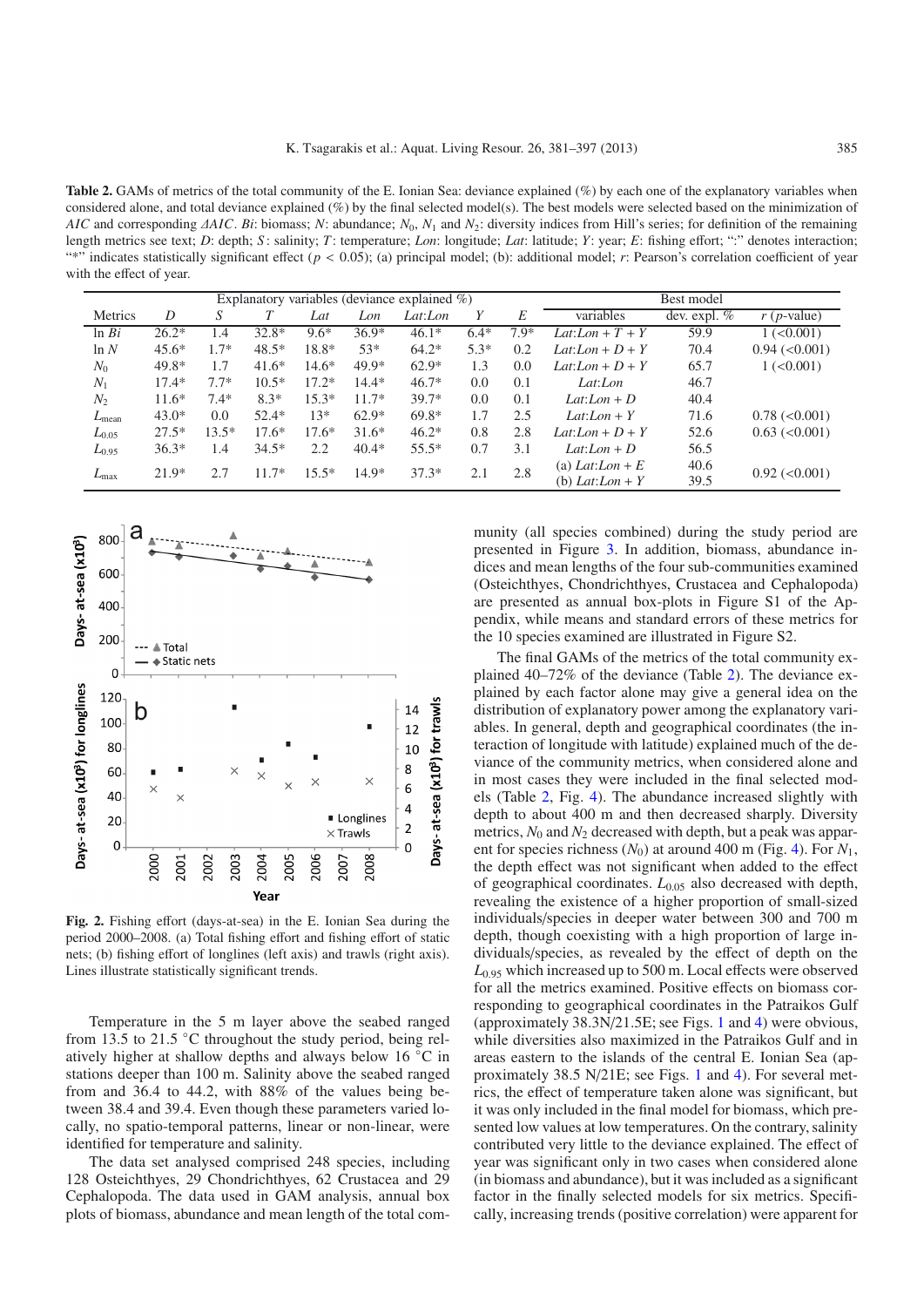<span id="page-5-0"></span>

**Fig. 3.** Annual box-plots for biomass (a) and abundance (b) indices as well as mean length (c) of the total community.

abundance, biomass, *<sup>N</sup>*0, *<sup>L</sup>*0.05, *<sup>L</sup>*mean and *<sup>L</sup>*max, throughout the study period (Table [2,](#page-4-1) Fig. [4\)](#page-6-0). Fishing effort contributed only to the selected model for *L*max, which declined with increasing effort (Fig. [4\)](#page-6-0).

Geographical coordinates and depth were also the main factors in the selected models in the analysis of the Chondrichthyes sub-community (Table [3\)](#page-7-0). GAMs fitted most of the metrics well (34–65%), but did not adequately describe  $L_{\text{mean}}$  and  $L_{0.05}$ , since the deviance explained was low <22%). Biomass and abundance were low on the continental shelf and peaked between 300 and 700 m, decreasing with further depths. All diversity metrics were low between 0 and 200 m and increased sharply afterwards, with maxima at 400 m (Fig. S3). Positive effects on biomass and abundance were also obvious for areas corresponding to the Patraikos Gulf and to offshore areas (low longitudes). Increasing temporal trends were obvious for abundance,  $N_0$  and  $L_{\text{max}}$ . A clear negative relation of abundance with fishing effort and one not so obvious for *L*max were revealed.

The GAMs for the Osteichthyes sub-community explained even higher percentages of the deviance (44–81%; Table [3\)](#page-7-0). As in previous analyses, geographical coordinates and depth contributed the most, but year or fishing effort was also included in several final selected models. Contrary to what was observed in Chondrichthyes, abundance and diversity metrics declined with depth, while  $L_{0.95}$  increased. The remaining size-based metrics fluctuated presenting peaks at intermediate depths (*L*max at 200–600 m; *L*mean at 450 m and 700 m;  $L_{0.05}$  at depths  $>$  200 m). Although peaks in the different sizebased metrics are observed at different depths, it is noticeable that the lowest values are usually observed at shallower depths. Biomass and particularly abundance were maximal in Patraikos Gulf and off the coasts of Epirus. Biomass, abundance, number of species  $(N_0)$  and  $L_{\text{max}}$  increased during the survey period, while *L*max and *N*<sup>0</sup> decreased at increased fishing effort (Fig. S4).

The Crustaceans were more abundant at the continental slope between 200 and 700 m depth (Fig. S5). Their diversities reached maximum values at 400–500 m and showed a tendency to decrease in deeper waters (>600 m). All length metrics also increased with depth. Local effects were apparent for several metrics, however a common positive effect on biomass, abundance, diversities and *L*max was observed for coordinates corresponding to areas to the east of the islands of the central E. Ionian Sea (approximately 38.5 N/21.2 E; see Figs. [1](#page-1-0)

and S5). The effect of year was included in the final models of six out of nine metrics (Table [3,](#page-7-0) Fig. S5). Biomass and abundance increased from 1998 to 2004 and decreased thereafter in combination with a decline of diversity  $(N_0 \text{ and } N_1)$ . Overall, throughout the study period, no correlation was found between year and the effect of year on biomass, weak negative correlation was found for abundance while for diversity  $(N_0 \text{ and } N_1)$  a negative correlation was apparent (Table [3\)](#page-7-0). In contrast, *L*mean and  $L_{0.05}$  showed an increasing trend throughout the whole period (positive correlation; Table [3\)](#page-7-0). The effect of fishing effort was significant in only three cases: specifically, concerning the abundance and *N*0, complex effects were detected consisting of an increase from low to intermediate values of fishing effort, a decline thereafter and a further increase in high effort values, while a clear negative effect was apparent for  $L_{0.95}$  (Table [3,](#page-7-0) Fig. S5).

Depth was the main factor for most metrics applied to Cephalopods, and its effect was often stronger than the geographical effect, as implied by the % deviance explained (Table [3\)](#page-7-0). A negative effect was observed for abundance and biomass with increasing depth and similar effects were apparent with diversity metrics after a peak at around 300 m depth. In general, length metrics increased with depth and declined only in the deepest range below about 450 m (Fig. S6). Furthermore, all metrics decreased with increasing longitude. Year was significant for all metrics but  $N_1$  and  $N_2$  (Fig. S6), and a generalized increasing trend (positive correlation) was observed throughout the study period. Fishing effort was significant in an alternative model for *<sup>L</sup>*mean, *<sup>L</sup>*<sup>0</sup>.<sup>05</sup> and *<sup>L</sup>*<sup>0</sup>.<sup>95</sup> only. For these metrics its effect was generally negative, although it fluctuated a great deal (Fig. S6).

The directions of change of the metrics examined for the total community and the sub-communities (i) throughout the study period and (ii) as a response to fishing effort are synthesized in Table [4.](#page-8-0) The directions of changes are based on the smooth terms shown in Figures [4](#page-6-0) and S3–S6 and on alternative models to the best ones with year or fishing effort contributing as significant factors. In general, most metrics increased with year and decreased at high values of fishing effort for the whole community, as well as for the Osteichthyes, Chondrichthyes and Cephalopoda sub-communities (Table [4\)](#page-8-0). Nevertheless, fishing effort was less frequently significant than year and in several cases there was no clear pattern. The combination of increasing trends throughout the study period and decreasing responses with fishing effort was strong for Chondrichthyes and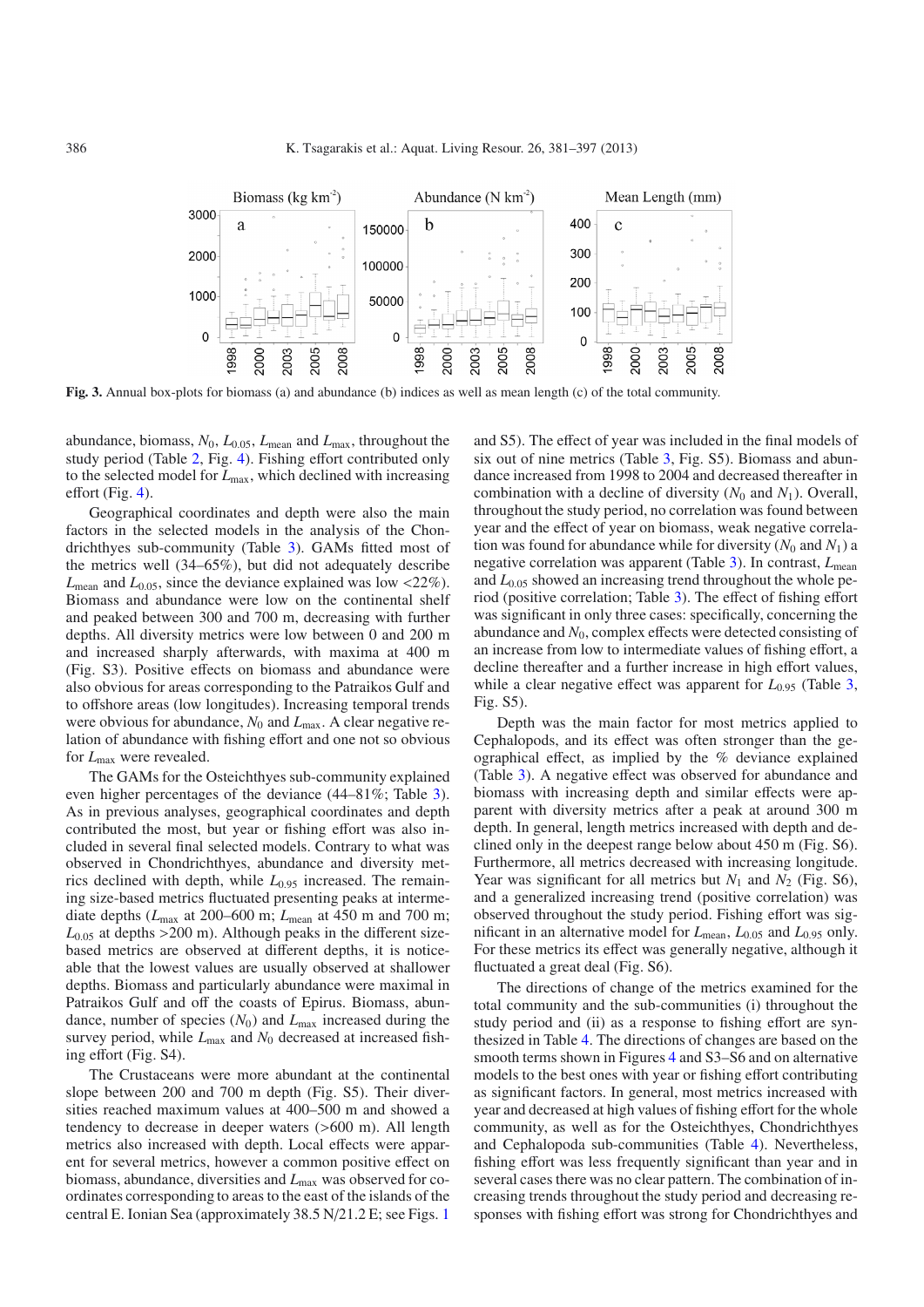

<span id="page-6-0"></span>**Fig. 4.** Estimated smooth terms of the parameters contributing to the selected GAMs for metrics of the total community. ln(*Bi*): natural logarithm of biomass;  $\ln(N)$ : natural logarithm of abundance;  $N_0$ ,  $N_1$  and  $N_2$ : diversity indices from Hill's series; for definition of the remaining length metrics see text. Diagonal dashed lines indicate alternative models (see Table [2](#page-4-1) for more information). Grey areas are 95% confidence intervals. Rug plots indicate the distribution of the observed values.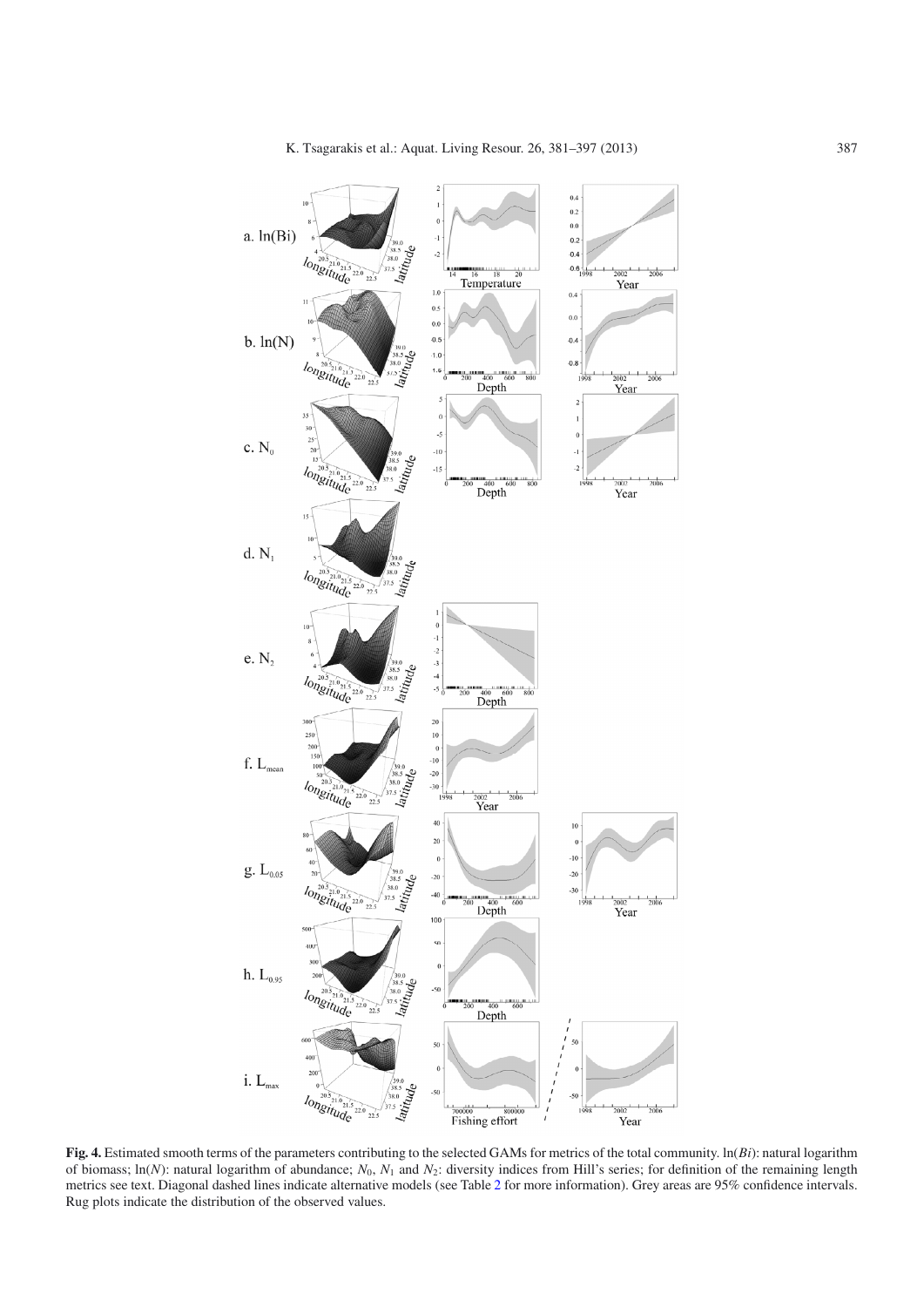<span id="page-7-0"></span>**Table 3.** GAMs of metrics of the Chondrichthyes (A), Osteichthyes (B), Crustacean (C) and Cephalopod (D) sub-communities of the E. Ionian Sea: deviance explained (%) by each one of the explanatory variables when considered alone, and total deviance explained (%) by the final selected model(s). The best models were selected based on the minimization of *AIC* and corresponding Δ*AIC*. Some additional ecologically interpretable models were selected and are indicated in *italics*. *Bi*: biomass; *N*: abundance; *N*<sub>0</sub>, *N*<sub>1</sub> and *N*<sub>2</sub>: diversity indices from Hill's series; for definition of the remaining length metrics see text; *D*: depth; *S* : salinity; *T*: temperature; *Lon*: longitude; *Lat*: latitude; *Y*: year; *E*: fishing effort; ":" denotes interaction; "\*" indicates statistically significant effect ( $p < 0.05$ ); (a) principal model; (b): additional model; *r*: Pearson's correlation coefficient of year with the effect of year.

| Metrics                | Explanatory variables (deviance explained $%$ ) |         |         |         |               |          |         | Best model |                                                             |              |                       |
|------------------------|-------------------------------------------------|---------|---------|---------|---------------|----------|---------|------------|-------------------------------------------------------------|--------------|-----------------------|
|                        | D                                               | S       | T       | Lat     | Lon           | Lat:Long | Y       | $\cal E$   | variables                                                   | dev. expl. % | $r(p$ -value)         |
| A. Chondrichthyes      |                                                 |         |         |         |               |          |         |            |                                                             |              |                       |
| ln Bi                  | $35.1*$                                         | $4.7*$  | $12.1*$ | $7.9*$  | $25.5*$       | $43.3*$  | 0.9     | 0.3        | $Lat:$ Lon + $D$                                            | 47.5         |                       |
| ln N                   | $39.2*$                                         | 3.5     | $12.3*$ | $7.3*$  | $25.9*$       | 46.9*    | 1.9     | 0.9        | (a) Lat:Lon + $D + Y$<br>$(b)$ Lat:Lon + E                  | 54.7<br>53.8 | $0.77$ (<0.001)       |
| $N_0$                  | 49.7*                                           | $8.5*$  | $16.1*$ | $15.9*$ | $36.2*$       | $57.2*$  | 1.3     | 0.2        | $Lat: Lon + D + Y$                                          | 64.6         | $1$ (<0.001)          |
| $N_1$                  | $34.3*$                                         | 5.6     | $9.3*$  | $9.2*$  | $24.3*$       | 44.1*    | 1.0     | 0.1        | $Lat:$ Lon + $D$                                            | 48.7         |                       |
| $N_2$                  | 22.9*                                           | 7.8     | $6.8*$  | $9.2*$  | $17.1*$       | $34.3*$  | 0.6     | 0.0        | $Lat:$ Lon + $D$                                            | 39.1         |                       |
| $L_{\text{mean}}$      | 4.8                                             | 2.7     | 5.1     | 2.7     | $8.1*$        | $8.0*$   | 0.0     | 5.0        | Lat:Lon                                                     | $8.0\,$      |                       |
| $L_{0.05}$             | $14.3*$                                         | 6.6     | 3.1     | 0.1     | 4.1           | 5.1      | 3.2     | 2.6        | $D + S$                                                     | 22.6         |                       |
| $L_{0.95}$             | 0.0                                             | 1.6     | $36.4*$ | 1.4     | $36.5*$       | 81.2*    | 8.1     | $11.2*$    | Lat:Lon                                                     | 81.2         |                       |
| $L_{\rm max}$          | 12.8*                                           | 6.3     | $16.1*$ | 1.1     | 0.0           | 2.5      | $4.9*$  | $14.1*$    | $(a) D+T+E$<br>(b) $D + T + Y$                              | 40.4<br>34.4 | $0.47$ (<0.001)       |
| <b>B.</b> Osteichthyes |                                                 |         |         |         |               |          |         |            |                                                             |              |                       |
| ln Bi                  | 28.4*                                           | 1.6     | $29.3*$ | $13.2*$ | $35*$         | 50.9*    | $5.2*$  | $6.8*$     | (a) Lat:Lon + $E$<br>(b) Lat:Lon + $Y$                      | 56.1<br>54.5 | 1(<0.001)             |
| ln N                   | $46.1*$                                         | 1.4     | $37.7*$ | $22.2*$ | 44.4*         | $60*$    | $6.8*$  | 4.5        | $Lat: Lon + D + Y$                                          | 68.8         | $0.90$ (< $0.001$ )   |
|                        |                                                 |         |         |         |               |          |         |            | (a) Lat:Lon + $D + Y$                                       | 69.5         |                       |
| $N_0$                  | 54.4*                                           | $5.3*$  | $44.6*$ | $19.6*$ | $41.7*$       | 66.3*    | $2.3*$  | 0.4        | (b) $Lat: Lon + D + E$                                      | 69.0         | 1 (< 0.001)           |
| $N_1$                  | $32.1*$                                         | $12.1*$ | $25.5*$ | 14.8*   | $21.5*$       | 57.4*    | 0.3     | 0.6        | $Lat:$ Lon + $D$                                            | 60.7         |                       |
| $N_2$                  | 23.9*                                           | $11.5*$ | $20.1*$ | $12.5*$ | $20.1*$       | $50.7*$  | 0.4     | 0.5        | $Lat:$ Lon + $D$                                            | 52.8         |                       |
| $L_{\text{mean}}$      | $71.2*$                                         | 1.8     | 43.8*   | $22.3*$ | 48.6*         | 73.9*    | 0.0     | 0.0        | $Lat:$ Lon + $D$                                            | 80.6         |                       |
| $L_{0.05}$             | $13.0*$                                         | 0.3     | 0.5     | $14.4*$ | 6.7           | 39.9*    | 0.3     | 3.1        | $Lat:$ Lon + $D$                                            | 44.4         |                       |
| $L_{0.95}$             | $62.8*$                                         | 2.3     | 28*     | $30.9*$ | 44*           | $72.4*$  | 0.0     | 0.1        | $Lat:$ Lon + $D$                                            | 75.6         |                       |
| $L_{\text{max}}$       | $20.4*$                                         | 0.9     | $11.5*$ | $22.2*$ | $18.3*$       | $40.4*$  | $4.2*$  | 1.6        | (a) Lat:Lon + $D + Y$<br>(b) $Lat: Lon + D + E$             | 47.1<br>47.1 | $0.92$ (< $0.001$ )   |
| C. Crustacea           |                                                 |         |         |         |               |          |         |            |                                                             |              |                       |
| ln Bi                  | $32.7*$                                         | $7.9*$  | $21.5*$ | $30.0*$ | $31.3*$       | $66.0*$  | 2.5     | 0.3        | Lat:Lon + $D + Y$                                           | 73.6         | 0(0.94)               |
| ln N                   | $31.7*$                                         | $8.9*$  | 18.4*   | $23.4*$ | $23.5*$       | 52.5*    | $4.8*$  | 3.1        | (a) Lat:Lon + $D + Y$                                       | 62.6         | $-0.25$ (<0.001)      |
|                        |                                                 |         |         |         |               |          |         |            | (b) $Lat: Lon + D + E$                                      | 60.5         |                       |
| $N_0$                  | $20.6*$                                         | $5.2*$  | 12.8*   | $12.9*$ | $10.4*$       | $30.8*$  | $7.1*$  | $4.0*$     | (a) Lat:Lon + $T$ + $D$ + $Y$<br>(b) $Lat: Lon + T + D + E$ | 46.4<br>43.1 | $-0.56$ (<0.001)      |
| $N_1$                  | $15.7*$                                         | $4.6*$  | 0.2     | $5.5*$  | 6.7           | $15.5*$  | $7.6*$  | 1.6        | $Lat: Lon + D + Y$                                          | 31.0         | $-0.68$ ( $< 0.001$ ) |
| $N_2$                  | $18.6*$                                         | $3.4*$  | 0.0     | 5.8     | 1.9           | 11.3     | $4.2*$  | 0.2        | $D + S$                                                     | 20.2         |                       |
| $L_{\text{mean}}$      | 38.9*                                           | 0.8     | $12.5*$ | $20.1*$ | $26.5*$       | $47.3*$  | $5.6*$  | 4.0        | $Lat: Lon + D + Y$                                          | 58.1         | $0.94 \, (<0.001)$    |
| $L_{0.05}$             | $20.0*$                                         | 0.4     | $13.5*$ | $3.6*$  | $20.3*$       | $25.4*$  | $8.7*$  | $4.5*$     | $Lat: Lon + D + Y$                                          | 39.7         | $0.89$ (< $0.001$ )   |
| $L_{0.95}$             | 45.4*                                           | 0.2     | $13.5*$ | $26.2*$ | $30.8*$       | 45.9*    | 2.0     | 4.5        | $Lat:$ Lon + $D$ + $E$                                      | 63.9         |                       |
| $L_{\rm max}$          | $39.3*$                                         | 0.4     | $7.4*$  | $25.5*$ | $24.5*$       | 54.7*    | 0.2     | 0.0        | $Lat:$ Lon + $D$                                            | 68.5         |                       |
| D. Cephalopoda         |                                                 |         |         |         |               |          |         |            |                                                             |              |                       |
| $\ln Bi$ 64.0*         |                                                 | $8.6*$  | 45.7*   | $17.0*$ | $46.2*$       | $66.5*$  | $2.1*$  | 0.2        | $Lat:$ Lon + $D + Y$                                        | 73.1         | $0.85$ (< $0.001$ )   |
| ln N                   | $77.4*$                                         | $3.4*$  | 58.2*   | $16.0*$ | $60.6*$       | $81.5*$  | 0.2     | 0.0        | Lat:Lon + $T$ + $D$ + $Y$                                   | 87.8         | $0.70$ (<0.001)       |
| $N_0$                  | $64.0*$                                         | $4.7*$  | 36.8*   | $16.3*$ | $40.8*$       | $65.1*$  | $2.1*$  | 0.0        | $Lat:$ Lon + $D + Y$                                        | 71.8         | $0.82$ (<0.001)       |
| $N_1$                  | 44.4*                                           | 6.4     | $19.3*$ | $9.9*$  | $29.1*$       | 42.4*    | 0.4     | 0.2        | $Lat:$ Lon + $D$                                            | 48.4         |                       |
| $N_2$                  | 29.8*                                           | 6.7     | $7.4*$  | 1.2     | $15.9*$       | $29.0*$  | 0.2     | 0.2        | D                                                           | 29.8         |                       |
| $L_{\text{mean}}$      | 52.0*                                           | 1.2     | $9.2*$  | $18.3*$ | $13.6*$       | 52.8*    | $5.1*$  | 0.9        | (a) Lat:Lon + $D + Y$<br>(b) $Lat: Lon + D + E$             | 64.8<br>64.0 | $0.89$ (< $0.001$ )   |
| $L_{0.05}$             | $39.5*$                                         | 0.9     | $12*$   |         | $16.6*$ 12.8* | $50.3*$  | $9.0*$  | $3.5*$     | (a) Lat:Lon + $D + Y$<br>(b) $Lat: Lon + D + E$             | 72.4<br>70.8 | $0.74$ (<0.001)       |
| $L_{0.95}$             | $51.6*$                                         | 9.0     | $20.1*$ | $24.6*$ | $35.9*$       | 57.8*    | $12.7*$ | 8.5        | $(a) D + E$<br>$(b) D + Y$                                  | 57.6<br>55.3 | $0.98$ (< $0.001$ )   |
| $L_{\rm max}$          | $21.0*$                                         | 1.5     | 1.2     | $6.5*$  | 4.6           | 28.9*    | 4.8     | 0.0        | $Lat: Lon + D + Y$                                          | 36.4         | $0.68$ (< $0.001$ )   |
|                        |                                                 |         |         |         |               |          |         |            |                                                             |              |                       |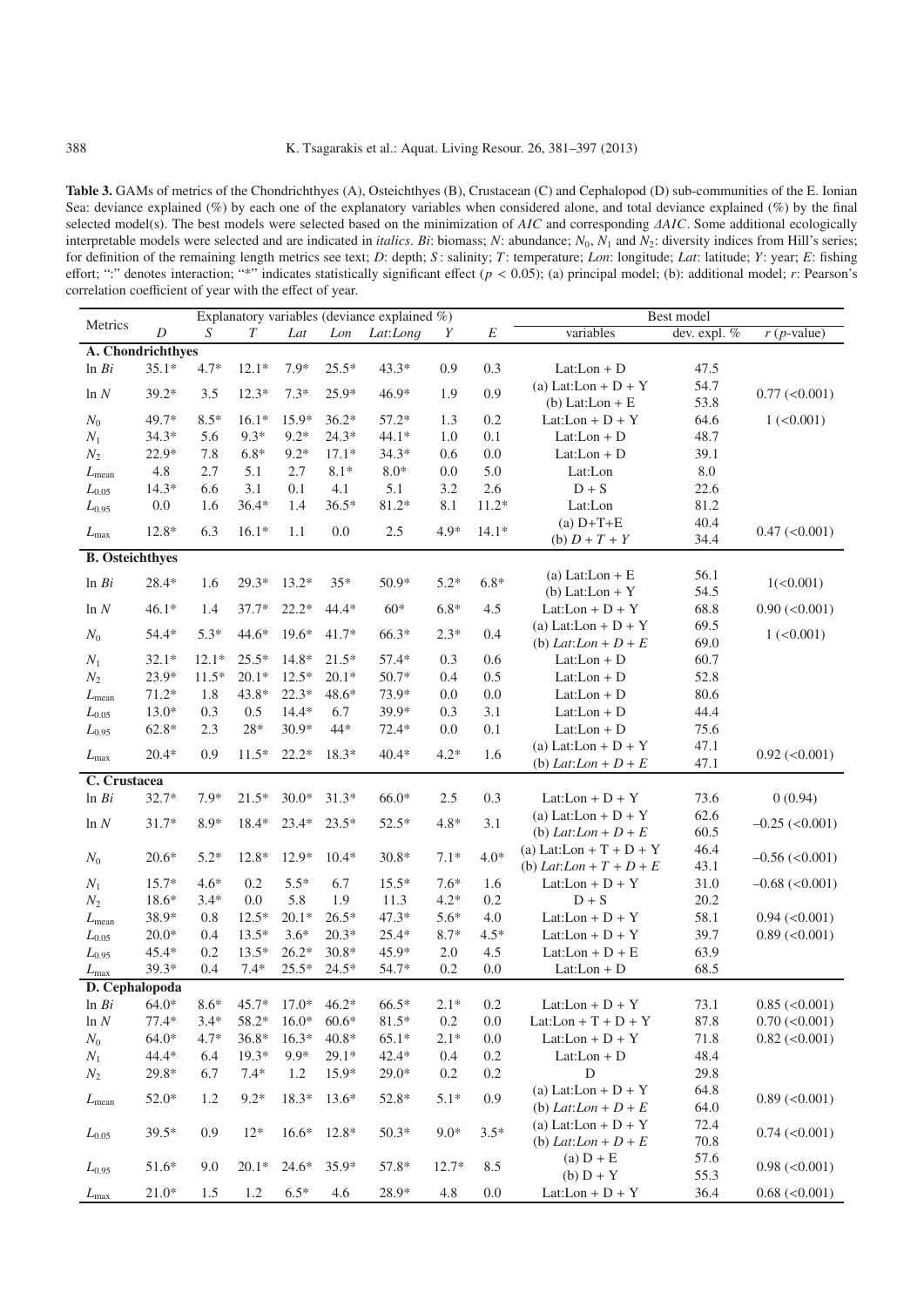<span id="page-8-0"></span>**Table 4.** Directions of changes throughout the study period (*Y*) and at high values of fishing effort (*E*) of the metrics considered for the total community and for the four sub-communities, as revealed by GAM analysis. The effect of the best model with significant effect of *Y* or *E* was considered. *Bi*: biomass; *N*: abundance;  $N_0$ ,  $N_1$  and  $N_2$ : diversity indices from Hill's series; for definition of the remaining length metrics see text; NS: non-significant effect; \*: significant effect but with no clear trend; ly: indicates that the direction of change refers only to the last years of the dataset.

| Metrics           | <b>Total Community</b> |           | Chondrichthyes              |            | Osteichthyes |           | Crustacea          |                        | Cephalopoda |           |
|-------------------|------------------------|-----------|-----------------------------|------------|--------------|-----------|--------------------|------------------------|-------------|-----------|
|                   | Y                      | E         | Y                           | E          | Υ            | E         | Υ                  | E                      | Υ           | E         |
| ln Bi             |                        | $\ast$    | <b>NS</b>                   | <b>NS</b>  |              | ∗         |                    | *                      |             | <b>NS</b> |
| ln N              |                        | $\ast$    | $\overline{\phantom{a}}$    | $\searrow$ |              | $\ast$    |                    | $\ast$                 |             | <b>NS</b> |
| $N_0$             |                        | <b>NS</b> | $\mathcal{L}_{\mathcal{L}}$ | $\searrow$ |              |           | $ly\searrow$       | *                      |             | <b>NS</b> |
| $N_1$             | <b>NS</b>              | <b>NS</b> | <b>NS</b>                   | <b>NS</b>  | <b>NS</b>    |           | $ly\searrow$       |                        | <b>NS</b>   | <b>NS</b> |
| N <sub>2</sub>    | <b>NS</b>              | <b>NS</b> | <b>NS</b>                   | <b>NS</b>  | <b>NS</b>    |           | $\rm ly \setminus$ | <b>NS</b>              | <b>NS</b>   | <b>NS</b> |
| $L_{\text{mean}}$ |                        | $\ast$    | <b>NS</b>                   | <b>NS</b>  | <b>NS</b>    | <b>NS</b> |                    | <b>NS</b>              |             |           |
| $L_{0.05}$        |                        | ∗         | <b>NS</b>                   | <b>NS</b>  | <b>NS</b>    | <b>NS</b> |                    | $\searrow \rightarrow$ |             |           |
| $L_{0.95}$        | <b>NS</b>              | <b>NS</b> | <b>NS</b>                   |            | <b>NS</b>    | <b>NS</b> | <b>NS</b>          | $\searrow \rightarrow$ |             | *         |
| $L_{\rm max}$     |                        |           |                             |            |              |           |                    | <b>NS</b>              |             | <b>NS</b> |

present but not so strong for Osteichthyes and Cephalopoda. In contrast, the Crustacean sub-community presented more complex responses, and often showed decreasing temporal trends and positive effect of increased fishing effort. *<sup>L</sup>*max, and to a lesser extent abundance and *<sup>N</sup>*0, were the metrics that to which year and effort most often contributed significantly for sub-communities (Table [4\)](#page-8-0). In contrast,  $N_1$  and  $N_2$ , i.e., diversity indices, showed lesser changes with year and effort.

GAM analysis of the biomass and abundance indices of the selected species explained a large part of the deviance  $(45-90\%;$  Table [5\)](#page-9-0). There is a strong depth effect for every species, with a peak in biomass (Fig. S7) and abundance (not shown as very similar to the effect on biomass) depending on species preferred habitat. Similarly, the effect of geographical factors was also species specific, with several species presenting high biomasses in areas previously identified as important for the total community and the four sub-communities (e.g., *M. merluccius*, *R. clavata*, *L. depurator* in the Patraikos Gulf; Fig. S7). Temporal trends and/or the effect of fishing proved significant for the biomass of six out of the ten species. For *H. dactylopterus,* a commercially important benthic deep sea fish species, the increase of fishing effort had a negative, almost linear, effect on its biomass (Fig. S7). *S. smaris*, a shallow water commercial species, presented a more complex effect with fishing effort, while the two crustaceans *P. heterocarpus* and *L. depurator* seemed to be favoured by high values of fishing effort. For the rest of the species, fishing effort was not included in the final selected models. Concerning temporal trends, increases in biomass were observed for three (*H. dactylopterus, M. merluccius* and *S. smaris*) out of the five bony fish species examined. Decreasing trends were observed for all three crustacean species considered, especially for *N. norvegicus,* since biomasses of *P. heterocarpus* and *L. depurator* increased during the first years and declined afterwards, presenting relatively weak negative correlations overall (Table [5,](#page-9-0) Fig. S7). Concerning the two elasmobranches examined, (*S. blainville* and *R. clavata*), only geographical and bathymetric factors were included in the selected models. Biomass of *S. blainville* and *R. clavata* peaked at 350 and 250 m, respectively.

## **4 Discussion**

Spatial and temporal patterns of population and community metrics of the E. Ionian Sea megafaunal communities were related to geographical, environmental and fishing factors. In general, Generalized Additive Models have proved powerful tools for examining the effect of such factors (e.g., Katsanevakis [2006;](#page-13-27) Tserpes et al. [2011\)](#page-14-6). In our case, they were able to explain large part of the variability for several metrics across the total community, the four taxonomic sub-communities, and the ten selected populations, despite the inherent high noise characterizing bottom trawl surveys (Gaertner et al. [2005](#page-12-12)). Location, i.e., the interaction between latitude and longitude, and bottom depth were the factors with the highest explanatory power in the models of the majority of the subsets and metrics examined. Although, in some of the final models, either location or (more commonly) depth dropped out and when both were kept, their explanatory power was clearly not additive. This comes from the correlation between location and depth, in particular with a fixed station protocol, where the locations convey the depth information.

Depth is known as one of the most influential factors on the distribution, abundance (e.g., Macpherson [2003](#page-13-28); Politou et al. [2003](#page-13-13); Tserpes et al. [2011\)](#page-14-6) and other population and community metrics (e.g., Moranta et al. [1998;](#page-13-14) Lorance et al. [2002\)](#page-13-12). However, depth-related patterns are ecosystem specific, especially for biodiversity (e.g., Moranta et al. [1998;](#page-13-14) Lorance et al. [2002,](#page-13-12) Magnussen [2002\)](#page-13-15) and, as also seen in our case, they further depend on the sub-communities examined (e.g., Colloca et al. [2003\)](#page-12-5). The total megafaunal community and the sub-community of Osteichthyes present similar patterns in abundance, with high spatial and bathymetric fluctuations and local peaks, but generally decline in deeper waters. This similarity is mostly due to the dominance of finfish in the total community as these make up 74% of the total biomass in our study, underlining the interest of exploring sub-communities separately. Indeed, variant patterns were observed for the remaining categories, in line with previous studies in the area (Politou et al. [2003](#page-13-13)); the abundance of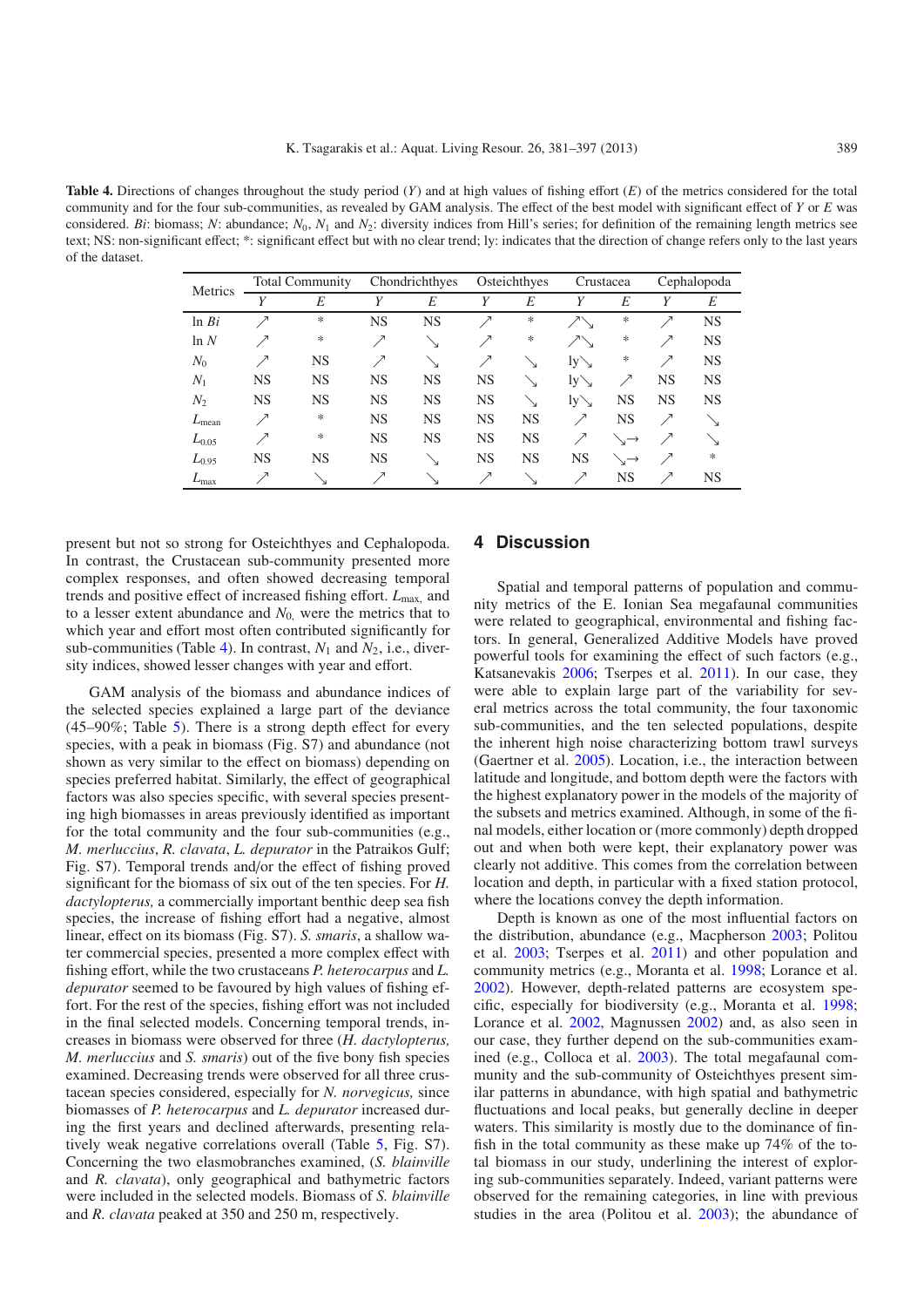<span id="page-9-0"></span>**Table 5.** GAMs for abundance and biomass of selected species of the E. Ionian Sea: deviance explained (%) by each one of the explanatory variables when considered alone, and total deviance explained (%) by the final selected model(s). Best models were selected based on the minimization of *AIC* and corresponding Δ*AIC*. Some additional ecologically interpretable models were selected and are indicated in *italics*. *Bi*: biomass; *N*: abundance; *D*: depth; *S* : salinity; *T*: temperature; *Lon*: longitude; *Lat*: latitude; *Y*: year; *E*: fishing effort; ":" denotes interaction, "\*" indicates statistically significant effect  $(p < 0.05)$ ; (a) principal model; (b): additional model; *r*: Pearson's correlation coefficient of year with the effect of year.

| Metrics                   |         |         |                  |         |         | Explanatory variables (deviance explained %) |         |          |                           | Best model   |                       |  |
|---------------------------|---------|---------|------------------|---------|---------|----------------------------------------------|---------|----------|---------------------------|--------------|-----------------------|--|
|                           | D       | S       | $\boldsymbol{T}$ | Lat     | Lon     | $Lat * Lon$                                  | Y       | $\cal E$ | variables                 | dev. expl. % | $r(p$ -value)         |  |
| Pagellus bogaraveo        |         |         |                  |         |         |                                              |         |          |                           |              |                       |  |
| log(Bi)                   | 48.8*   | 1.0     | $13.9*$          | $21.8*$ | $8.1*$  | $60.8*$                                      | 0.2     | 0.1      | $Lat:$ Lon + $D$          | 68.6         |                       |  |
| log(N)                    | $45.4*$ | 0.9     | 14.8*            | $18.2*$ | $16.9*$ | 57.4*                                        | 0.0     | 0.1      | $Lat:$ Lon + $D$          | 63.4         |                       |  |
| Helicolenus dactylopterus |         |         |                  |         |         |                                              |         |          |                           |              |                       |  |
|                           | $67.2*$ | $11.3*$ | $17.3*$          | $42.2*$ | $19.4*$ | $76.0*$                                      | $1.8*$  | 0.3      | (a) Lat:Lon + $D + Y$     | 90.1         | $0.92$ (< $0.001$ )   |  |
| log(Bi)                   |         |         |                  |         |         |                                              |         |          | (b) $Lat: Lon + D + E$    | 89.7         |                       |  |
|                           |         |         |                  |         |         |                                              |         |          | (a) Lat:Lon + $D$ + $E$   | 89.5         |                       |  |
| log(N)                    | $74.1*$ | $16.4*$ | 21.8*            | $32.1*$ | $33.6*$ | $77.3*$                                      | $1.7*$  | 0.2      | (b) Lat:Lon + $D + Y$     | 89.1         | $1$ (<0.001)          |  |
| Lepidorhombus boscii      |         |         |                  |         |         |                                              |         |          |                           |              |                       |  |
| log(Bi)                   | 54.4*   | 7.4     | $15.7*$          | $30.4*$ | $41.7*$ | $72.6*$                                      | 0.6     | 0.1      | $Lat:$ Lon + $D$          | 77.7         |                       |  |
| log(N)                    | 58.3*   | 7.7     | $16.8*$          | $29.3*$ | $41.5*$ | $72.1*$                                      | 0.4     | 0.0      | $Lat:$ Lon + $D$          | 76.8         |                       |  |
| Merluccius merluccius     |         |         |                  |         |         |                                              |         |          |                           |              |                       |  |
| log(Bi)                   | $20.7*$ | $2.4*$  | $2.6*$           | 24.8*   | 19.8*   | 49.4*                                        | $5.8*$  | 3.8      | Lat:Lon + $D + Y$         | 60.9         | $0.94$ (< $0.001$ )   |  |
| log(N)                    | 38.9*   | $1.9*$  | $13.5*$          | $22.6*$ | 16.8*   | $57.1*$                                      | $6.9*$  | $5.0*$   | Lat:Lon + $D + Y$         | 67.1         | $0.95$ (< $0.001$ )   |  |
| Spicara smaris            |         |         |                  |         |         |                                              |         |          |                           |              |                       |  |
|                           |         |         |                  |         |         |                                              |         |          | (a) Lat:Lon + $D + Y$     | 74.6         |                       |  |
| log(Bi)                   | $31.6*$ | $14.4*$ | $11.2*$          | $40.4*$ | 38.4*   | 68.4*                                        | 1.5     | 0.0      | (b) Lat:Lon + $D + E$     | 75.0         | $1$ (<0.001)          |  |
|                           |         |         |                  |         |         |                                              |         |          | (a) Lat:Lon + $D + Y$     | 79.0         |                       |  |
| log(N)                    | $52.2*$ | $17.5*$ | $24.6*$          | $37.7*$ | $38.5*$ | $71.3*$                                      | 1.2     | 0.6      | (b) Lat:Lon + $D + E$     | 79.2         | $1$ (<0.001)          |  |
| Squalus blainville        |         |         |                  |         |         |                                              |         |          |                           |              |                       |  |
| log(Bi)                   | 54.9*   | 7.7     | 13.8*            | $11.4*$ | $36.7*$ | $60.5*$                                      | $0.0\,$ | 0.5      | Lat:Lon+D                 | 67.4         |                       |  |
| log(N)                    | 59.3*   | $8.4*$  | $14.3*$          | $9.3*$  | $37.2*$ | $64.4*$                                      | 0.2     | 0.1      | Lat:Lon+D                 | 73.8         |                       |  |
| Raja clavata              |         |         |                  |         |         |                                              |         |          |                           |              |                       |  |
| log(Bi)                   | $24.5*$ | 4.3     | $13.1*$          | $10.9*$ | $16.9*$ | $43.5*$                                      | 0.1     | 0.0      | Lat:Lon+D                 | 45.5         |                       |  |
| log(N)                    | 33.5*   | $4.7*$  | $13.9*$          | $13.7*$ | 18.8*   | 51.8*                                        | 1.1     | 0.3      | Lat:Lon+D                 | 58.7         |                       |  |
| Nephrops norvegicus       |         |         |                  |         |         |                                              |         |          |                           |              |                       |  |
| log(Bi)                   | $20.4*$ | 0.9     | 9.7              | $14.2*$ | 23.8*   | $43.3*$                                      | 1.4     | 0.9      | Lat:Lon + $D + Y$         | 47.5         | $-0.99$ (<0.001)      |  |
| log(N)                    | $23.0*$ | 0.9     | $11.4*$          | $17.2*$ | $26.8*$ | 48.5*                                        | 1.1     | 0.8      | $Lat:$ Lon + $D + Y$      | 54.1         | $-1$ (<0.001)         |  |
| Plesionika heterocarpus   |         |         |                  |         |         |                                              |         |          |                           |              |                       |  |
|                           |         |         |                  |         |         |                                              |         |          | (a) Lat:Lon + $D + Y$     | 63.2         |                       |  |
| log(Bi)                   | $45.0*$ | 7.5     | $13.1*$          | $19.8*$ | $33.2*$ | 58.5*                                        | 3.6     | 0.8      | (b) $Lat: Lon + D + E$    | 61.6         | $-0.22$ (<0.001)      |  |
| log(N)                    | 52.0*   | $10.6*$ | $15.7*$          | $21.2*$ | $33.4*$ | $62.5*$                                      | 3.5     | 0.8      | $Lat: Lon + D + Y$        | 67.6         | $-0.27$ (<0.001)      |  |
| Liocarcinus depurator     |         |         |                  |         |         |                                              |         |          |                           |              |                       |  |
|                           |         |         |                  |         |         |                                              |         |          | (a) Lat:Lon + $D + T + Y$ | 63.3         |                       |  |
| log(Bi)                   | $36.3*$ | $9.1*$  | $11.5*$          | $15.1*$ | $25.9*$ | 54.7*                                        | $4.5*$  | $3.8*$   | (b) Lat:Lon + $D + T + E$ | 62.5         | $-0.68$ (<0.001)      |  |
|                           |         |         |                  |         |         |                                              |         |          | (a) Lat:Lon + $D + T + Y$ | 64.1         |                       |  |
| log(N)                    | $36.8*$ | $9.1*$  | $12.3*$          | $15.0*$ | $26.7*$ | 55.6*                                        | $4.4*$  | $3.8*$   | (b) Lat:Lon + $D + T + E$ | 63.5         | $-0.65$ ( $< 0.001$ ) |  |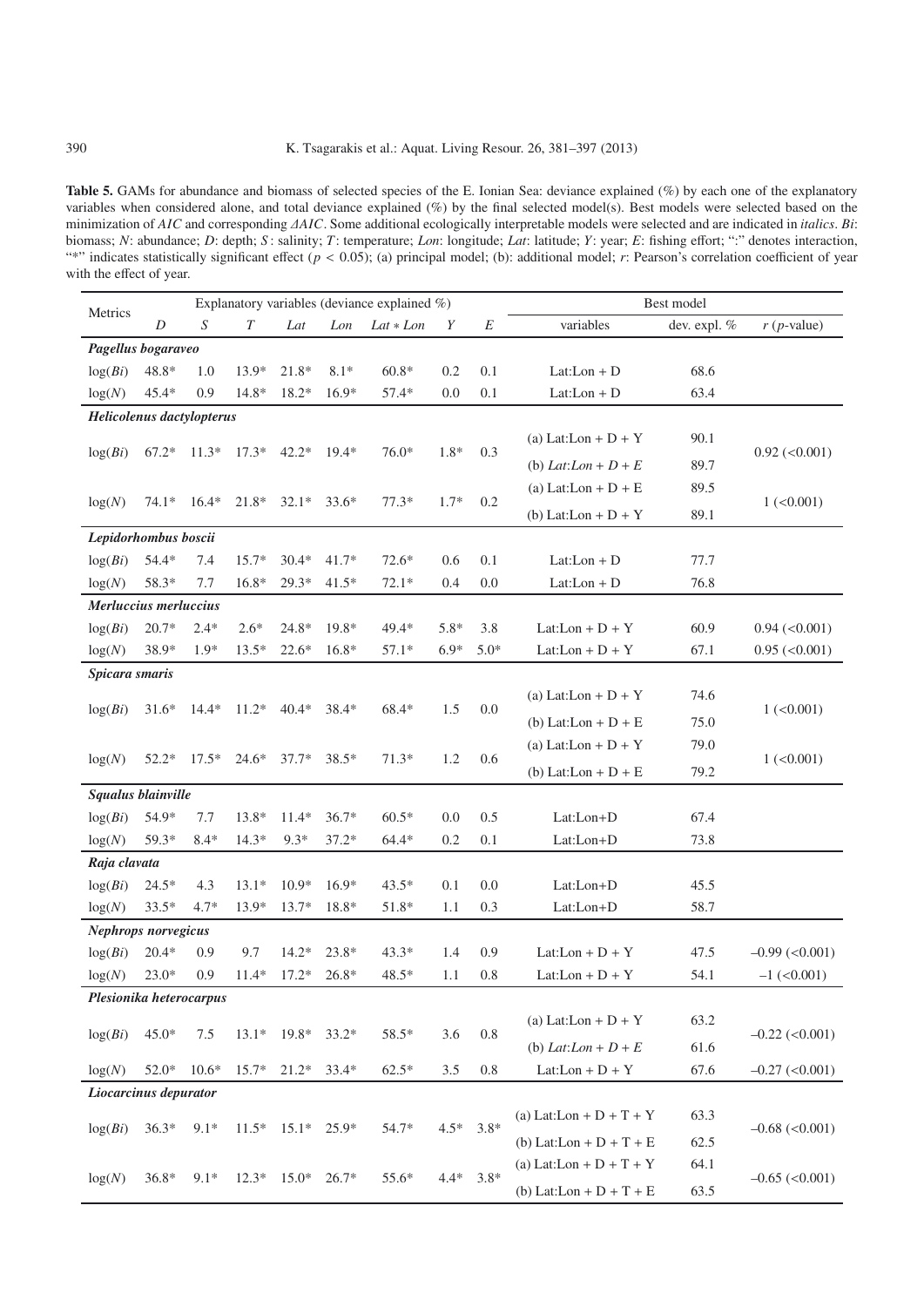Osteichthyes and Cephalopods decreased with depth, whereas those of Chondrichthyes and of Crustaceans increased, especially below 200 m. Such results may prove important for spatial management of selected sub-communities or species. The upper slope 250–700 m appeared to be the habitat with the highest biomass for Chondrichthyes. It is noteworthy that three of the shark species recorded at these depths are categorized as vulnerable in the IUCN (2012) red list, i.e. *Oxynotus centrina*, *Squalus acanthias* and *Centrophorus granulosus*, and one more (*Galeorhinus galeus*) even though recorded at shallow waters is also known to occur on the upper slope. Thus, maintaining biological diversity may require management of the fishing mortality of these vulnerable species in this depth zone. Moreover, spatial variation in  $L_{0.05}$  can be used to identify nursery grounds: for Osteichthyes, low  $L_{0.05}$  was obvious at around 200 m depth, reflecting the high proportions of juvenile fish, mainly *Merluccius merluccius*, in this depth zone, in line with previous studies (Tserpes et al. [2008\)](#page-14-3). In addition, *L*max increased with depth for all sub-communities, as did *<sup>L</sup>*mean and *<sup>L</sup>*0.<sup>095</sup> except for Chondrichthyes. These patterns suggest that the deeper-bigger pattern known at species level (Macpherson and Duarte [1991\)](#page-13-29) exists for wider taxonomic groups, as mentioned by previous authors (e.g., Papiol et al. [2012\)](#page-13-30), although not for the overall community, at least to 800 m (Stefanescu et al. [1992](#page-14-7)).

Furthermore, spatial patterns or variations are common across ecosystems (Magnussen [2002;](#page-13-15) Macpherson [2003](#page-13-28); Gaertner et al. [2005;](#page-12-12) Sousa et al. [2006](#page-13-16)) and were also identified in our study in the E. Ionian Sea. For example, local peaks of biomass and abundance for the whole community and several taxa (e.g., Chondrichthyes, Osteichthyes, *M. merluccius, Raja clavata*) were observed in coordinates corresponding to the Patraikos Gulf (approximately 38.3N/21.5E; Fig. [1\)](#page-1-0), probably reflecting the relatively high productivity of this area (Ramfos et al. [2006\)](#page-13-20) explained by the presence of river deltas and estuaries. As concerns diversities of the total community, other than the Patraikos Gulf, these were also maximized in areas east of the central E. Ionian Sea islands, probably owing to increased diversities of the Crustacean sub-community. These patterns are probably related to habitat preferences of the species/community and reflect the synergistic effect of other environmental factors, some of which (e.g., productivity, currents, substrate) may not have been included in the analysis.

Despite this, the remaining environmental factors examined, even though significant in many cases when considered alone (especially bottom temperature), were seldom included in the final selected models for the metrics considered. Temperature is correlated with depth, so when depth was included in the final models, the additional contribution of temperature was not significant. Furthermore, it seems that due to the relatively stable thermal conditions observed below 100 m depth in the study area, temperature may play only a secondary role in explaining patterns in community distribution in deeper waters, at least to the community level. Concerning salinity, its non-inclusion in the final models may be due to the narrow range of the majority of records, which results in minor effects on the communities/species. Furthermore, spatial factors and bathymetry additionally act as proxies for salinity and temperature, at least to certain extent, and this is also true for several other environmental factors. In this context, even though some of the parameters included in the GAMs may be well related to community distributions, they may not reveal direct cause-and-effect information but may integrate the effect of other environmental variables such as water mass characteristics, productivity and food availability, which are known to affect spatial and bathymetric patterns (e.g., Papiol et al. [2012;](#page-13-30) Abelló et al. [1988\)](#page-12-13). Nevertheless, a certain part of the variability was not explained by the factors considered in the analysis, and including additional environmental parameters (e.g., substrate type, Katsanevakis et al. [2009\)](#page-13-31) would probably increase the explanatory power of the models, if available.

On the contrary, either the year or the fishing effort were often significant and were included in the final selected models, despite being rarely significant when considered alone, especially fishing effort. GAMs were effective in detecting non-linear temporal trends and effects of fishing pressure after testing for spatial and bathymetric factors. Specifically, the term Year was almost always included in the final models when it showed significant effect when considered alone, while it was additionally included in the final models for 13 metrics (total community:  $N_0$ ,  $L_{\text{mean}}$ ,  $L_{0.05}$ ,  $L_{\text{max}}$ ; Chondrichthyes: abundance,  $N_0$ ; cephalopods: abundance,  $L_{\text{max}}$ ; *Spicara smaris*: biomass, abundance; *Nephrops norvegicus*: biomass, abundance; *P. heterocarpus:* abundance) despite not being significant as a single term. Even though long time series (few decades) are usually required to detect population and community changes related to changes in fishing practices, several studies have revealed effects of fishing in shorter periods (<10 years, e.g., Bianchi et al. [2000](#page-12-1)). In our case, GAMs revealed responses to fishing despite the examined time series being relatively short. The metrics were better related to temporal trends than to fishing effort. Effort is difficult to measure and absolute values of fishery statistics may not be complete or fully reliable, especially in a multi-gear fishery like that in the E. Ionian Sea. Thus, although clearly not causal, time (year) might be a better reflection of the (cumulative) change in fishing pressure. An increase in most of the examined metrics was observed throughout the study period, with the exception of abundance indices and diversities for the Crustaceans sub-community and species examined, which declined especially during the most recent years. Since the effect of fishing effort was negative for several of the metrics, we assume that the declining fishing effort of the Greek fishing fleet (Fig. [2\)](#page-4-0) has contributed to the observed increase in biomass, abundance, species richness and some of the length-related metrics. However, one cannot ignore the possible contribution of other processes which may favour ecosystem productivity re-sulting in bottom-up effects (Rochet et al. [2010\)](#page-13-32) and/or recruitment success. These may include (i) anthropogenic activities (e.g., aquaculture; Machias et al. [2006](#page-13-33)), (ii) changes in climatic indices such as the North Atlantic Oscillation index, which has been shown to affect species abundance and distribution, including those of deep-sea species (e.g., Cartes et al. [2009\)](#page-12-14) at least to the population level, and (iii) hydrological changes (e.g., changes in water mass: Souvermezoglou and Krasakopoulou [2005;](#page-14-8) Bensi et al. [2013](#page-12-15)). Even though we have not detected a temporal trend in temperature and salinity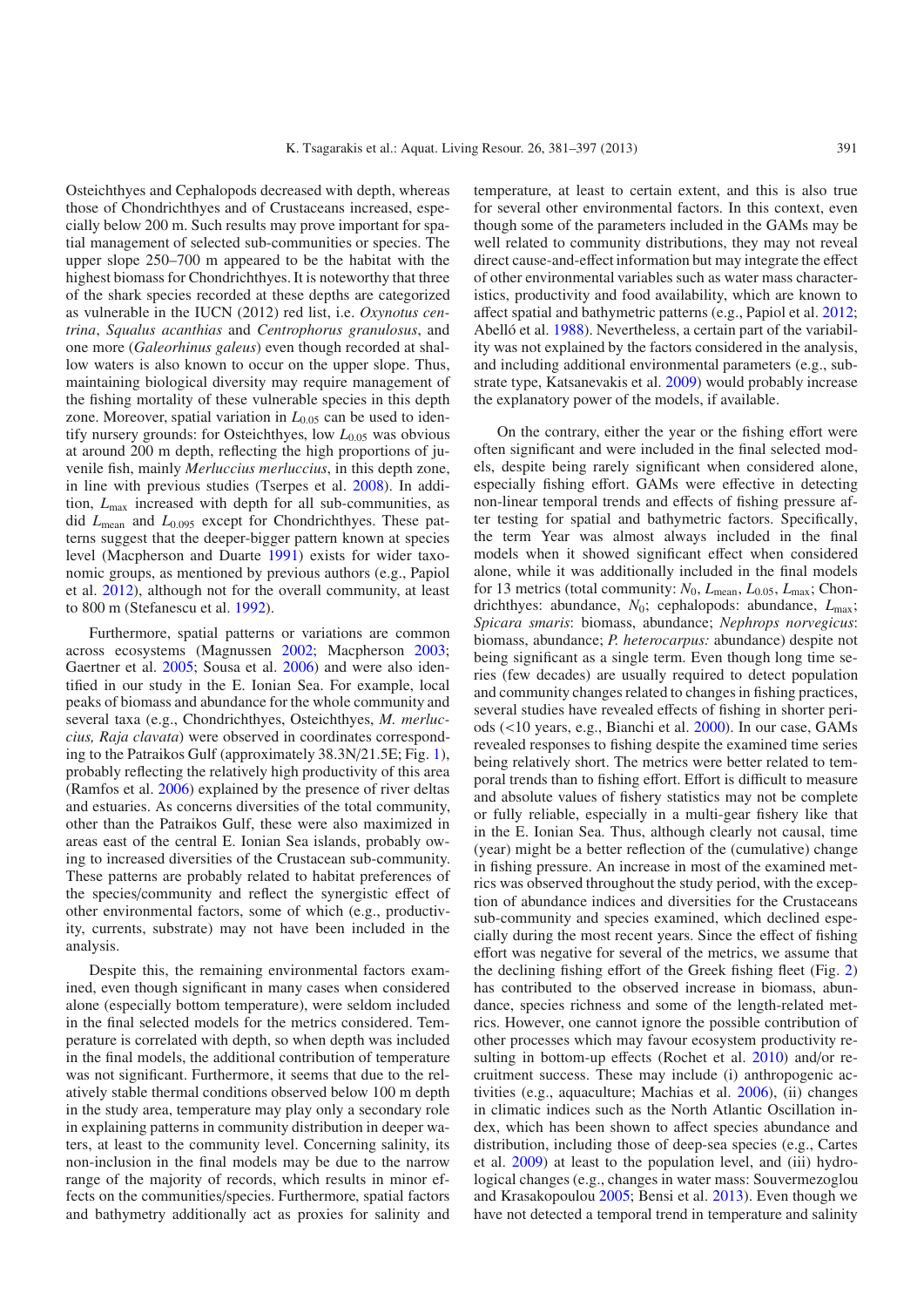in our dataset, we cannot exclude e.g., changes in the centre of gravity of the distribution of some deep-sea species, or other responses. Thus, possible links with climatic changes and the mechanisms involved, remain to be examined.

The effect of fishing was found to linearly affect abundance and *N*<sup>0</sup> of Chondrichthyes, which are more sensitive to fishing pressure (Stevens et al. [2000;](#page-14-1) ICES [2005\)](#page-13-34) suggesting that this sub-community can be used as an indicator for the effects of fishing on the study ecosystem. This was also the case for *Helicolenus dactylopterus*, which declined linearly with increasing fishing effort. *H. dactylopterus* is a benthic species, sensitive because of its low growth rate, low fecundity and the distribution of juveniles in areas of intensive fishing activity (D'Onghia et al. [1996](#page-12-16); Mytilineou et al. [2006;](#page-13-35) Sequeira et al. [2009\)](#page-13-36), and important effects of fishing for this species have also been identified in the Central Mediterranean (Dimech et al. [2012](#page-12-17)). In the North Sea, *R. clavata* has been proposed as an indicator species for which reference points of overexploitation of the community could be defined (ICES [2005](#page-13-34)). However, in our study, its abundance was not found to respond to fishing effort nor to vary with time over the studied period (where effort decreased); nor did *Squalus blainville* the other Chondrichthyes analysed as a single species. Possibly a longer time series is required to reveal changes in the abundance of these long-lived species. Our results highlight that species with different life history traits respond to fishing pressure in different ways; Chondrichthyes which are generally longlived species are negatively related to fishing effort whereas some short-lived decapods respond positively and can recover rapidly in abundance and biomass. Specifically, two of the crustacean species considered, *Plesionika heterocarpus* and *Liocarcinus depurator*, seemed to increase in abundance and biomass at high values of fishing effort. This may be caused by indirect trophic effects caused by the removal of their predators (e.g., large fish and octopuses) by fishing, i.e., the predation mortality of these crustaceans would be relaxed at high fishing effort. In addition, since these species are partly scavengers, the positive effects may also be related to a direct increase of food supply from (i) discards and (ii) "non-catch" mortality of benthos in the towpath of the fishing gear (e.g., Catchpole et al. [2006\)](#page-12-18). More complex effects were observed for the whole crustacean sub-community, possibly because of both trophic and fisheries effects, as crustaceans include targeted and noncommercial species with a great diversity of feeding strategies, from scavengers (e.g., *L. depurator*) to small particulate feeders (e.g., *P. heterocarpus)* (Bozzano and Sardà [2002;](#page-12-19) Cartes et al. [2002\)](#page-12-20). An additional factor contributing to these effects is that a considerable fraction (27%) of the crustacean landings in the area are caught by trawlers (Anon. [2008\)](#page-12-7), the effort of which did not significantly decline during the survey period. It is also worth noting that after 2003 Italian trawlers started targeting deep-sea shrimps in the E. Ionian Sea (Mytilineou and Machias [2007\)](#page-13-22), which may further reflect the decline of *N. norvegicus* during this period. Therefore, monitoring different sub-communities and species may improve appraisals of the effect of fishing, which may be masked in metrics for the whole community because of contrasting life history traits, trophic position and different fishing techniques. Our findings allow us to suggest that a combination of the trends observed in the

abundance of severely affected by fisheries, long-lived and/or low growth rate species (e.g., Chondrichthyes as a group and *H. dactylopterus*) and of some short-lived decapod crustaceans (e.g., *P. heterocarpus*) which proliferate from fishing, may be used in management as indicators of the effect of fishing on the deep-sea resources.

The metrics examined here showed variable sensitivity to fisheries and/or time. Such effects were more common on abundance indices, the number of species  $(N_0)$  and some of the length metrics, especially the one related to the lengths of the larger individuals, i.e. *L*max. The reduction of abundance indices and  $N_0$  caused by increased fishing pressure reflects the direct removal of targeted and non-targeted catch. Specifically, a reduction of species richness at high values of fishing effort does not necessarily imply local extinction of populations, but is in line with the decreased abundance which further decreases the probability of a species to be caught within a sample. However, the improving sorting ability of the personnel on-board scientific survey as years go by cannot be excluded as a possible bias that may have affected the documented increase of species richness during the survey period. Regarding length metrics, the negative effect of high values of fishing effort on large individuals is related to (i) the increased mortality in populations, so that a lower proportion of individuals reach old age and large size (Shin et al. [2005\)](#page-13-3) and (ii) possible evolutionary effects such as selection of early reproduction (Law [2000](#page-13-4)).

The present study suggests that the E. Ionian Sea megafaunal assemblages have improved during the study period in line with recent stock assessments in the area which report recovery of previously overexploited stocks. Specifically, based on F/Fmsy and B/Bmsy (F: fishing mortality; B: stock biomass; msy: maximum sustainable yield), it has been shown that the stock biomasses of *Spicara smaris*, *S. flexuosa*, *Mullus barbatus*, *M. surmuletus* and *Merluccius merluccius* have increased (Anon. [2012;](#page-12-8) STECF [2012\)](#page-14-4). Our approach underlines that keeping fishing effort at an appropriate overall level may have measurable ecological effects within a short time frame. The currently decreasing trend of fishing effort is mainly an outcome of the decline in the number of fishing vessels, particularly of small scale fisheries, during the study period (Anon. [2008\)](#page-12-7). This seems to substantially contribute to the goal of achieving good environmental status as defined by the Marine Strategy Framework Directive (MSFD) (EU [2010\)](#page-12-21). In particular, biomass, abundance and several size-based indicators, which are related to descriptors 1 (biological diversity) and 3 (exploited species) of the MSFD have increased for the total community as well as for Chondrichthyes, Osteichthyes, Cephalopods and several commercial species. In other words, the improvement of the state of the community seems to involve several taxonomic groups including those sensitive to fishing, e.g., Chondrichthyes (Stevens et al. [2000](#page-14-1)), as well as fast growing ones e.g., Cephalopods (Caddy and Rodhouse [1998\)](#page-12-6). The observed changes may or may not be sufficient to achieve the overarching goals of e.g., exploiting commercial species at levels capable of producing MSY and maintaining biological diversity. In terms of management, keeping effort at an appropriate level does not explicitly imply effort regulation, and a number of other management tools have been used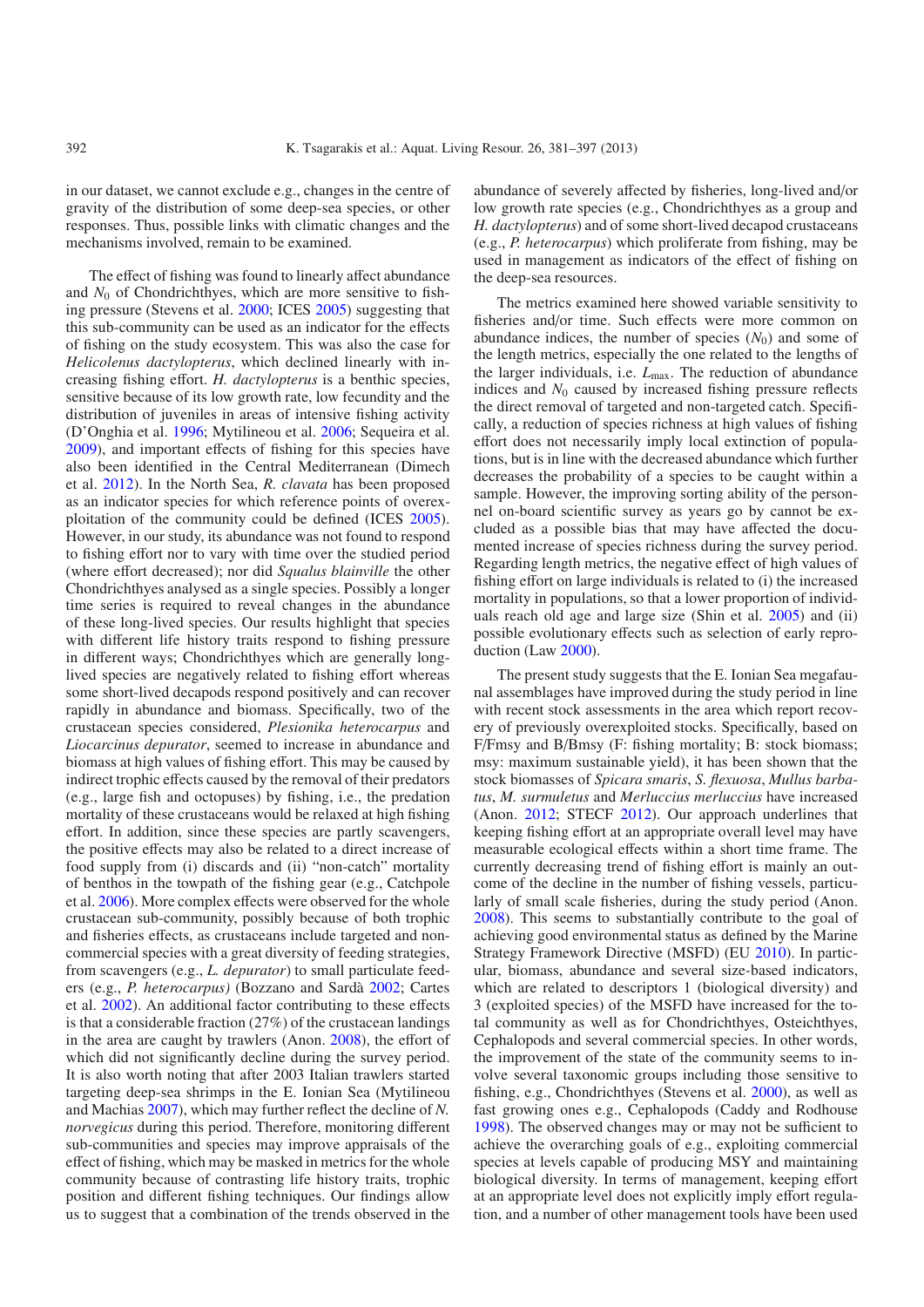to this end (e.g., Worm et al. [2009;](#page-14-9) Colloca et al. [2013](#page-12-22)). In the East Ionian Sea, we found strong spatial patterns in fish, crustacean and cephalopod distributions, so that reducing the fishing mortality of a particular population or sub-community might be achievable by setting fishing restrictions in the area where the populations or community is most abundant. In this framework, the metrics used here might allow the identification of the preferred habitats of species and sub-communities and allow management measures to be taken. Finally, taking into account a possible fishing effort reallocation towards deeper waters resulting from EU regulation 1967/2006 (which prohibits trawling within 1.5 nautical mile of the coast and thus reduces available coastal fishing grounds; Tserpes et al. [2011\)](#page-14-6) as well as the increasing interest for deep-sea resources (Mytilineou and Machias [2007\)](#page-13-22), the above results could be useful in designing management plans, particularly under the concept of an ecosystem approach.

*Acknowledgements.* This study was financed by the DEEPFISH-MAN project (European Community's FP7, Grant No. 227390). Cofinancing was provided to HCMR from the Greek General Secretariat for Research and Technology. We wish to thank the editor and three anonymous referees for constructive comments and suggestions that greatly helped to improve the manuscript.

#### **Electronic supplementary materials**

Figure S1: Annual box-plots for biomass and abundance indices and mean length for the four sub-communities examined. Figure S2: Annual means and standard errors of biomass and abundance indices and mean length of the ten species examined.

Figures S3–S7: Estimated smooth terms of the parameters contributing to the selected GAMs for metrics of the four subcommunities and ten species examined.

## **References**

- <span id="page-12-13"></span>Abelló P., Valladares F.J., Castellón A., 1988, Analysis of the structure of decapod crustacean assemblages off the Catalan coast (North-West Mediterranean). Mar. Biol. 98, 39–49.
- Anonymous, 2001, Patterns and propensities in Greek fishing effort and catches. Report to the EU (DGXIV), project 00/018.
- <span id="page-12-7"></span>Anonymous, 2008, National Program for the Collection of Fisheries Data (2007–2008). Athens, Greece, Fisheries Research Institute and Hellenic Center for Marine Research. Technical Report (EC 1543/2000).
- <span id="page-12-8"></span>Anonymous, 2012, Management plan for the Greek bottom trawlers. Final report.
- <span id="page-12-15"></span>Bensi M., Rubino A., Cardin V., Hainbucher D., Mancero-Mosquera I., 2013, Structure and variability of the abyssal water masses in the Ionian Sea in the period 2003–2010. J. Geophys. Res. Oceans 118, 931–943.
- <span id="page-12-9"></span>Bertrand J.A., De Sola L.G., Papaconstantinou C., Relini G., Souplet A., 2002a, The general specifications of the MEDITS surveys. Sci. Mar. 66, 9–17.
- Bertrand J.A., Leonori I., Dremière P.-Y., Cosimi G., 2002b, Depth trajectory and performance of a trawl used for an international bottom trawl survey in the Mediterranean. Sci. Mar. 66, 169–182.
- <span id="page-12-1"></span>Bianchi G., Gislason H., Graham K., Hill L., Jin X., Koranteng K., Manickchand-Heileman S., Paya I., Sainsbury K., Sanchez F., Zwanenburg K., 2000, Impact of fishing on size composition and diversity of demersal fish communities. ICES J. Mar. Sci. 57, 558–571.
- <span id="page-12-19"></span>Bozzano A., Sardà F., 2002, Fishery discard consumption rate and scavenging activity in the northwestern Mediterranean Sea. ICES J. Mar. Sci. 59, 15–28.
- <span id="page-12-11"></span>Burnham K.P., Anderson D.R., 2002, Model selection and multimodel inference: a practical information-theoretic approach. 2nd edition, Springer, New York.
- <span id="page-12-6"></span>Caddy J.F., Rodhouse P.G., 1998, Cephalopod and groundfish landings: evidence for ecological change in global fisheries? Rev. Fish Biol. Fish. 8, 431–444.
- <span id="page-12-4"></span>Campbell N., Neat F., Burns F., Kunzlik P., 2011, Species richness, taxonomic diversity, and taxonomic distinctness of the deepwater demersal fish community on the Northeast Atlantic continental slope (ICES Subdivision VIa). ICES J. Mar. Sci. 68, 365– 376.
- <span id="page-12-20"></span>Cartes J.E., Abelló P., Lloris D., Carbonell A., Torres P., Maynou F., Gil de Sola L., 2002, Feeding guilds of western Mediterranean demersal fish and crustaceans: an analysis based on a spring survey. Sci. Mar. 66, 209–220.
- <span id="page-12-14"></span>Cartes J.E., Maynou F., Fanelli E., Papiol V., Lloris D., 2009, Long-term changes in the composition and diversity of deepslope megabenthos and trophic webs off Catalonia (western Mediterranean): Are trends related to climatic oscillations? Prog. Oceanogr. 82, 32–46.
- <span id="page-12-18"></span>Catchpole T.L., Frid C.L.J., Gray T.S., 2006, Importance of discards from the English Nephrops norvegicus fishery in the North Sea to marine scavengers. Mar. Ecol. Prog. Ser. 313, 215–226.
- <span id="page-12-10"></span>Clarke K.R., Warwick R.M., 1994, Change in marine communities: an approach to statistical analysis and interpretation. Plymouth, UK, Natural Environment Research Council.
- <span id="page-12-5"></span>Colloca F., Cardinale M., Belluscio A., Ardizzone G., 2003, Pattern of distribution and diversity of demersal assemblages in the central Mediterranean Sea. Estuar. Coast. Shelf Sci. 56, 469–480.
- <span id="page-12-22"></span>Colloca F., Cardinale M., Maynou F., Giannoulaki M., Scarcella G., Jenko K., Bellido J.M., Fiorentino F., 2013, Rebuilding Mediterranean fisheries: a new paradigm for ecological sustainability. Fish Fish. 14, 89–109.
- <span id="page-12-0"></span>Cury P.M., Christensen V., 2005, Quantitative Ecosystem Indicators for Fisheries Management. ICES J. Mar. Sci. 62, 307–310.
- <span id="page-12-16"></span>D'Onghia G., Mastrototaro F., Panza M., 1996, On the growth and mortality of rockfish, *Helicolenus dactylopterus* (Delaroche 1809), from the Ionian Sea. FAO Fish. Rep. 533, 143–152.
- <span id="page-12-2"></span>D'Onghia G., Politou C.Y., Bozzano A., Lloris D., Rotllant G., Sion L., Mastrototaro F., 2004, Deep-water fish assemblages in the Mediterranean Sea. Sci. Mar. 68, 87–99.
- <span id="page-12-3"></span>Dimech M., Camiller M., Hiddink J.G., Kaiser M.J., Ragonese S., Schembri P.J., 2008, Differences in demersal community structure and biomass size spectra within and outside the Maltese Fishery Management Zone (FMZ). Sci. Mar. 72, 669–682.
- <span id="page-12-17"></span>Dimech M., Kaiser M.J., Ragonese S., Schembri P.J., 2012, Ecosystem effects of fishing on the continental slope in the Central Mediterranean Sea. Mar. Ecol. Prog. Ser. 449, 41–54.
- <span id="page-12-21"></span>EU, 2010, Comission Decision on criteria and methodological standards on good environmental status of marine waters 2010/477/EU, Official J. Eur. Union.
- <span id="page-12-12"></span>Gaertner J.-C., Bertrand J.A., Sola L.G.d., Durbec J.-P., Ferrandis E., Souplet A., 2005, Large spatial scale variation of demersal fish assemblage structure on the continental shelf of the NW Mediterranean Sea. Mar. Ecol. Prog. Ser. 297, 245–257.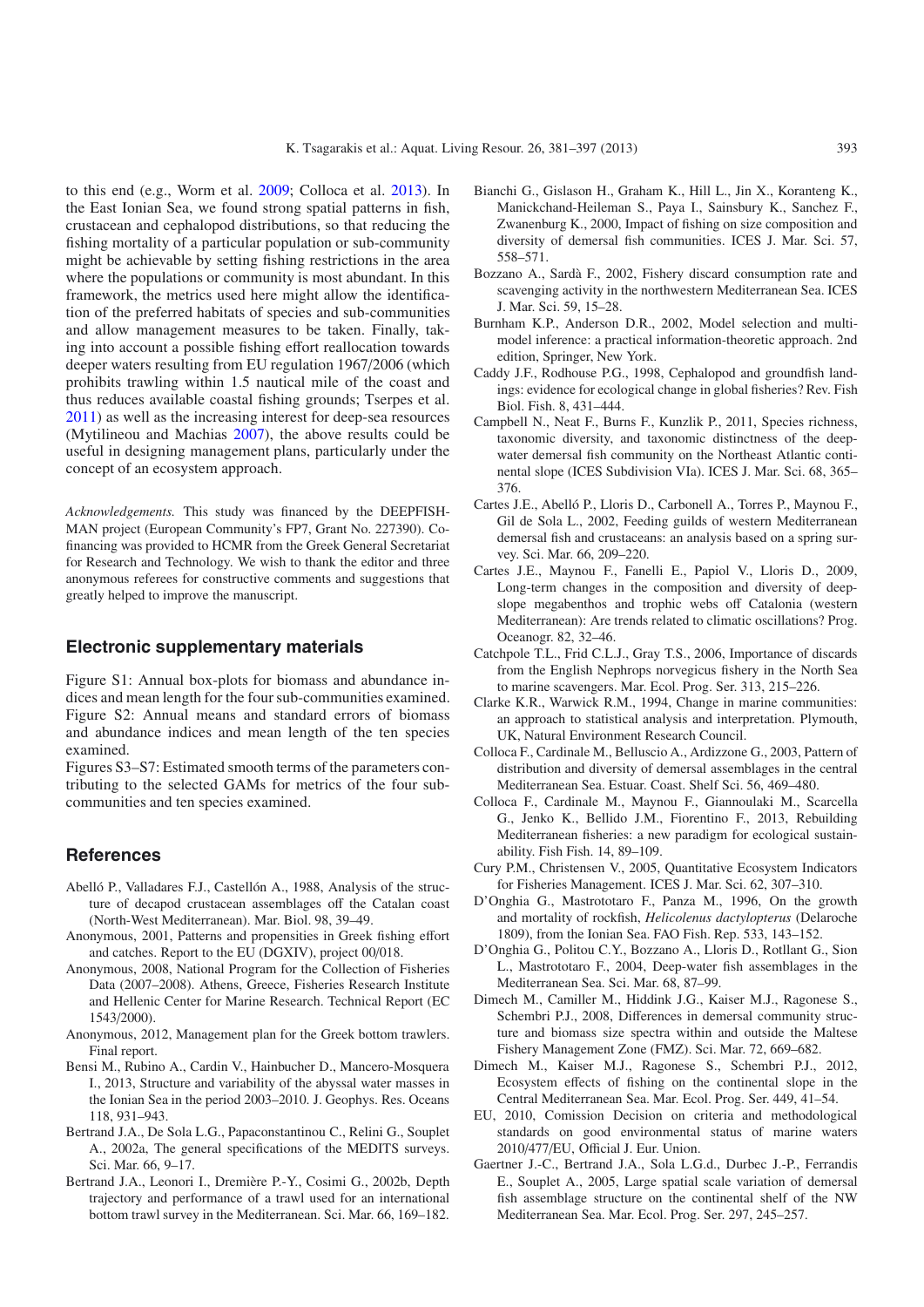- <span id="page-13-10"></span>Gordon J.D.M., Bergstad O.A., 1992, Species composition of demersal fish in the Rockall Trough, north-eastern Atlantic, as determined by different trawls. J. Mar. Biol. Assoc. UK 72, 213–230.
- <span id="page-13-5"></span>Greenstreet S.P., Hall S.J., 1996, Fishing and the ground-fish assemblage structure in the North-Western North Sea: an analysis of long-term and spatial trends. J. Anim. Ecol. 65, 577–598.
- <span id="page-13-26"></span>Greenstreet S.P.R., Rogers S.I., 2006, Indicators of the health of the North Sea fish community: identifying reference levels for an ecosystem approach to management. ICES J. Mar. Sci. 63, 573– 593.
- <span id="page-13-25"></span>Hill M.O., 1973, Diversity and evenness: a unifying notation and its consequences. Ecology 54, 427–432.
- <span id="page-13-34"></span>ICES, 2005, Ecosystem Effects of Fishing: Impacts, Metrics and Management Strategies. ICES Coop. Res. Rep. 272.
- IUCN, 2012, IUCN Red List of Threatened Species. Version 2012.1. [www.iucnredlist.org.](www.iucnredlist.org)
- <span id="page-13-8"></span>Jennings S., 2005, Indicators to support an ecosystem approach to fisheries. Fish Fish. 6, 212–232.
- <span id="page-13-7"></span>Johnson A.F., Jenkins S.R., Hiddink J.G., Hinz H., 2013, Linking temperate demersal fish species to habitat: scales, patterns and future directions. Fish Fish. 14, 256–280.
- <span id="page-13-27"></span>Katsanevakis S., 2006, Modelling fish growth: Model selection, multi-model inference and model selection uncertainty. Fish. Res. 81, 229–235.
- <span id="page-13-31"></span>Katsanevakis S., Maravelias C.D., Damalas D., Karageorgis A.P., Tsitsika E.V., Anagnostou C., Papaconstantinou C., 2009, Spatiotemporal distribution and habitat use of commercial demersal species in the eastern Mediterranean Sea. Fish. Oceanogr. 18, 439–457.
- <span id="page-13-11"></span>Koslow A.J., 1993, Community structure in North Atlantic deep-sea fishes. Prog. Oceanogr. 31, 321–338.
- <span id="page-13-18"></span>Koslow J.A., Boehlert G.W., Gordon J.D.M., Haedrich R.L., Lorance P., Parin N., 2000, Continental slope and deep-sea fisheries: implications for a fragile ecosystem. ICES J. Mar. Sci. 57, 548–557.
- <span id="page-13-24"></span>Labropoulou M., 2007, European Commission Data collection regulation (EC 1543/2000). In: Papaconstantinou C., Zenetos A., Vassilopoulou V., Tserpes G. (Eds.) State of Hellenic fisheries. HCMR Publ., Athens, pp. 159–165.
- <span id="page-13-4"></span>Law R., 2000, Fishing, selection, and phenotypic evolution. ICES J. Mar. Sci. 57, 659–668.
- <span id="page-13-12"></span>Lorance P., Souissi S., Uiblein F., 2002, Point, alpha and beta diversity of carnivorous fish along a depth gradient. Aquat. Living Res. 15, 263-271.
- <span id="page-13-17"></span>Machias A., Vasilopoulou V., Vatsos D., Bekas P., Kallianotis A., Papaconstantinou C., Tsimenides N., 2001, Bottom trawl discards in the northeastern Mediterranean Sea. Fish. Res. 53, 181– 195.
- <span id="page-13-33"></span>Machias A., Giannoulaki M., Somarakis S., Maravelias C.D., Neofitou C., Koutsoubas D., Papadopoulou K.N., Karakassis I., 2006, Fish farming effects on local fisheries landings in oligotrophic seas. Aquaculture 261, 809–816.
- <span id="page-13-28"></span>Macpherson E., 2003, Species range size distributions for some marine taxa in the Atlantic Ocean. Effect of latitude and depth. Biol. J. Linn. Soc. 80, 437–455.
- <span id="page-13-29"></span>Macpherson E., Duarte C.M., 1991, Bathymetric trends in demersal fish size: is there a general relationship? Mar. Ecol. Prog. Ser. 71, 103–112.
- <span id="page-13-15"></span>Magnussen E., 2002, Demersal fish assemblages of Faroe Bank: species composition, distribution, biomass spectrum and diversity. Mar. Ecol. Prog. Ser. 238, 211–225.
- <span id="page-13-14"></span>Moranta J., Stefanescu C., Massutí E., Morales-Nin B., Lloris D., 1998, Fish community structure and depth-related trends on the continental slope of the Balearic Islands (Algerian basin, western Mediterranean). Mar. Ecol. Prog. Ser. 171, 247–259.
- <span id="page-13-35"></span>Mytilineou C., Kavadas S., Politou C.Y., Kapiris K., Tursi A., Maiorano P., 2006, Catch composition in red shrimp (*Aristaeomorpha foliacea* and *Aristeus antennatus*) grounds in the eastern Ionian Sea. Hydrobiologia 557, 255–160.
- <span id="page-13-22"></span>Mytilineou C., Machias A., 2007, Deep-water fisheries resources in the Hellenic Seas. In: Papaconstantinou C., Zenetos A., Vassilopoulou V., Tserpes G. (Eds.) State of Hellenic Fisheries. HCMR Publ., Athens, pp. 213–222.
- <span id="page-13-30"></span>Papiol V., Cartes J.E., Fanelli E., Maynou F., 2012, Influence of environmental variables on the spatio-temporal dynamics of benthopelagic assemblages in the middle slope of the Balearic Basin (NW Mediterranean). Deep-Sea Res. Part I 61, 84–99.
- <span id="page-13-23"></span>Politou C.-Y., 2007, Current state of demersal fisheries resources. In: Papaconstantinou C., Zenetos A., Vassilopoulou V., Tserpes G. (Eds.) State of Hellenic fisheries. HCMR Publ., Athens, pp. 183– 191.
- <span id="page-13-9"></span>Politou C.Y., Mytilineou C., D'Onghia G., Dokos J., 2008a, Demersal faunal assemblages in the deep waters of the eastern Ionian Sea. J. Nat. Hist. 42, 661–672.
- <span id="page-13-21"></span>Politou C.-Y., Tserpes G., Dokos J., 2008b, Identification of deepwater pink shrimp abundance distribution patterns and nursery grounds in the eastern Mediterranean by means of generalized additive modelling. Hydrobiologia 612, 99–107.
- <span id="page-13-13"></span>Politou C.Y., Kavadas S., Mytilineou C., Tursi A., Carlucci R., Lembo G., 2003, Fisheries resources in the deep waters of the eastern Mediterranean (Greek Ionian Sea). J. Northw. Atl. Fish. Sci. 31, 35–46.
- <span id="page-13-20"></span>Ramfos A., Isari S., Somarakis S., Georgopoulos D., Koutsikopoulos C., Fragopoulu N., 2006, Mesozooplankton community structure in offshore and coastal waters of the Ionian Sea (eastern Mediterranean) during mixed and stratified conditions. Mar. Biol. 150, 29–44.
- <span id="page-13-2"></span>Rice J., 2003, Environmental health indicators. Ocean Coast. Manage. 46, 235-259.
- <span id="page-13-0"></span>Rice J.C., 2000, Evaluating fishery impacts using metrics of community structure. ICES J. Mar. Sci. 57, 682–688.
- <span id="page-13-1"></span>Rochet M.-J., Trenkel V.M., 2003, Which community indicators can measure the impact of fishing? A review and proposals. Can. J. Fish. Aquat. Sci. 60, 86–99.
- <span id="page-13-32"></span>Rochet M.-J., Trenkel V.M., Carpentier A., Coppin F., De Sola L.G., Léauté J.-P., Mahé J.-C., Maiorano P., Mannini A., Murenu M., Piet G., Politou C.-Y., Reale B., Spedicato M.-T., Tserpes G., Bertrand J.A., 2010, Do changes in environmental and fishing pressures impact marine communities? An empirical assessment. J. Appl. Ecol. 47, 741–750.
- <span id="page-13-6"></span>Rogers S.I., Maxwell D., Rijnsdorp A.D., Damm U., Vanhee W., 1999, Fishing effects in northeast Atlantic shelf seas: patterns in fishing effort, diversity and community structure. IV. Can comparisons of species diversity be used to assess human impacts on demersal fish faunas? Fish. Res. 40, 135–152.
- <span id="page-13-36"></span>Sequeira V., Neves A., Vieira A.R., Figueiredo I., Gordo L.S., 2009, Age and growth of bluemouth, *Helicolenus dactylopterus*, from the Portuguese continental slope. ICES J. Mar. Sci. 66, 524–531.
- <span id="page-13-3"></span>Shin Y.-J., Rochet M.J., Jennings S., Field J.C., Gislason H., 2005, Using size-based indicators to evaluate the ecosystem effects of fishing. ICES J. Mar. Sci. 62, 384–396.
- <span id="page-13-19"></span>Siokou-Frangou I., Christaki U., Mazzocchi M.G., Montresor M., d'Alcala M.R., Vaque D., Zingone A., 2010, Plankton in the open Mediterranean Sea: a review. Biogeosciences 7, 1543–1586.
- <span id="page-13-16"></span>Sousa P., Azevedo M., Gomes M.C., 2006, Species-richness patterns in space, depth, and time (1989-1999) of the Portuguese fauna sampled by bottom trawl. Aquat. Living Res. 19, 93–103.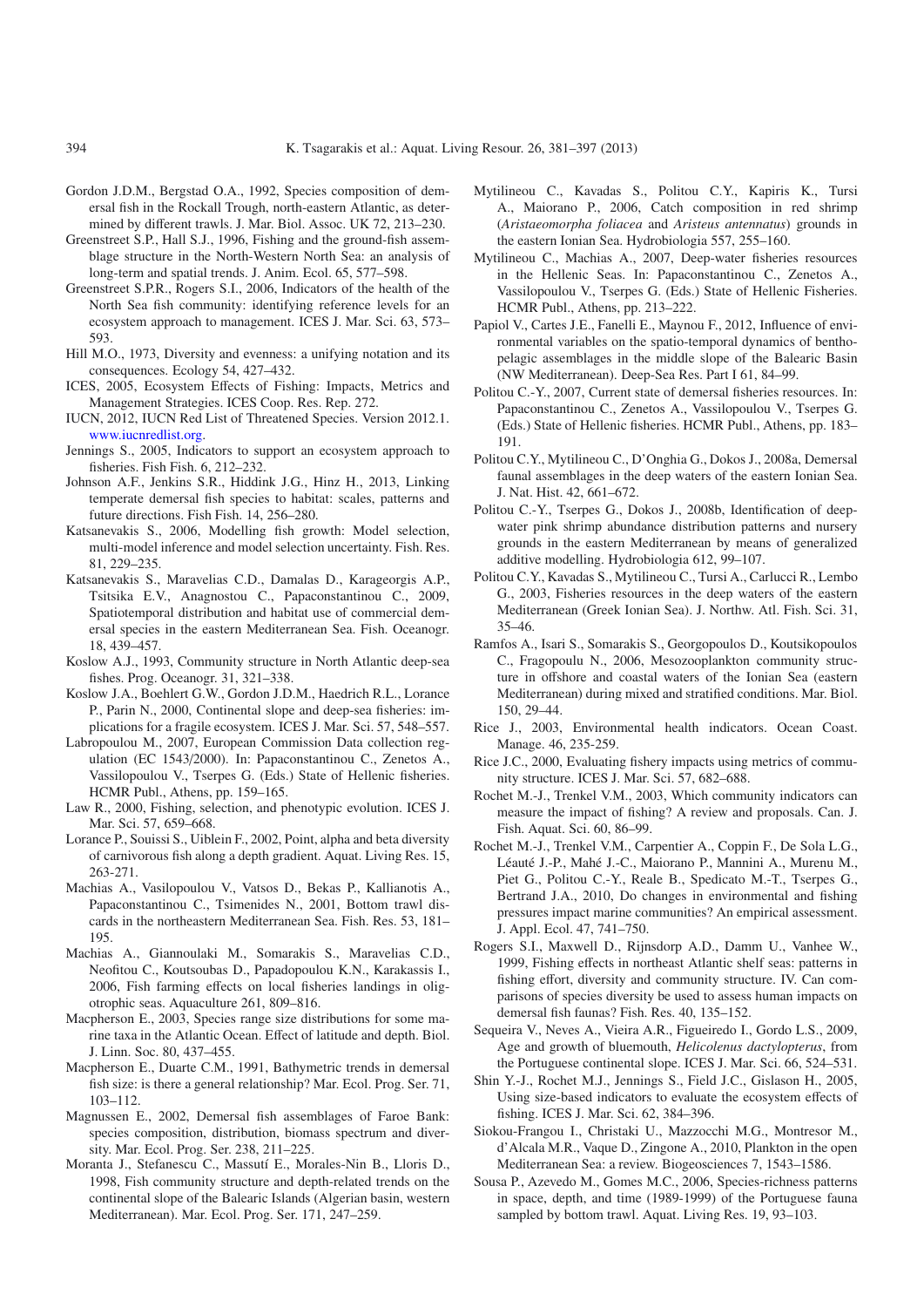- <span id="page-14-8"></span>Souvermezoglou A., Krasakopoulou E., 2005, Nutrients in deep seas. In: Papathanasiou E., Zenetos A. (Eds.) State of the Hellenic Marine environment. HCMR Publ., Athens, pp. 137–144.
- <span id="page-14-4"></span>STECF, 2012, Report of the Scientific, Technical and Economic Committee for Fisheries (STECF) on assessment of *Merluccius merluccius*, *Mullus barbatus, Mullus surmuletus, Boops boops, Spicara smaris*/*Spicara flexuosa* and *Nephrops norvegicus* in Aegean and Ionian waters (STECF 12-21). Publications Office of the European Union, Luxembourg. Joint Research centre Scientific and Policy reports.
- <span id="page-14-7"></span>Stefanescu C., Rucabado J., Lloris D., 1992, Depth-size trends in western Mediterranean demersal deep-sea fishes. Mar. Ecol. Prog. Ser. 81, 205–213.
- <span id="page-14-1"></span>Stevens J.D., Bonfil R., Dulvy N.K., Walker P.A., 2000, The effects of fishing on sharks, rays, and chimaeras (chondrichthyans), and the implications for marine ecosystems. ICES J. Mar. Sci. 57, 476– 494.
- <span id="page-14-2"></span>Theocharis A., Georgopoulos D., Lascaratos A., Nittis K., 1993, Water masses and circulation in the central region of the Eastern Mediterranean: Eastern Ionian, South Aegean and Northwest Levantine, 1986-1987. Deep-Sea Res. Part II 40, 1121-1142.
- <span id="page-14-0"></span>Thessalou-Legaki M., 2007, Decapod crustaceans: an account on species occurrence and exploitation in Hellenic waters. In: Papaconstantinou C., Zenetos A., Vassilopoulou V., Tserpes G. (Eds.) State of Hellenic fisheries. HCMR Publ., Athens, pp. 85– 92.
- <span id="page-14-3"></span>Tserpes G., Politou C.-Y., Peristeraki P., Kallianiotis A., Papaconstantinou C., 2008, Identification of hake distribution pattern and nursery grounds in the Hellenic seas by means of generalized additive models. Hydrobiologia 612, 125–133.
- <span id="page-14-6"></span>Tserpes G., Tzanatos E., Peristeraki P., 2011, Spatial management of the Mediterranean bottom-trawl fisheries: the case of the southern Aegean Sea. Hydrobiologia 670, 267–274.
- <span id="page-14-5"></span>Wood S.N., 2006, Generalized Additive Models. An Introduction with R. Chapman & Hall, London.
- <span id="page-14-9"></span>Worm B., Hilborn R., Baum J.K., Branch T.A., Collie J.S., Costello C., Fogarty M.J., Fulton E.A., Hutchings J.A., Jennings S., Jensen O.P., Lotze H.K., Mace P.M., McClanahan T.R., Minto C., Palumbi S.R., Parma A.M., Ricard D., Rosenberg A.A., Watson R., Zeller D., 2009, Rebuilding Global Fisheries. Science 325, 578–585.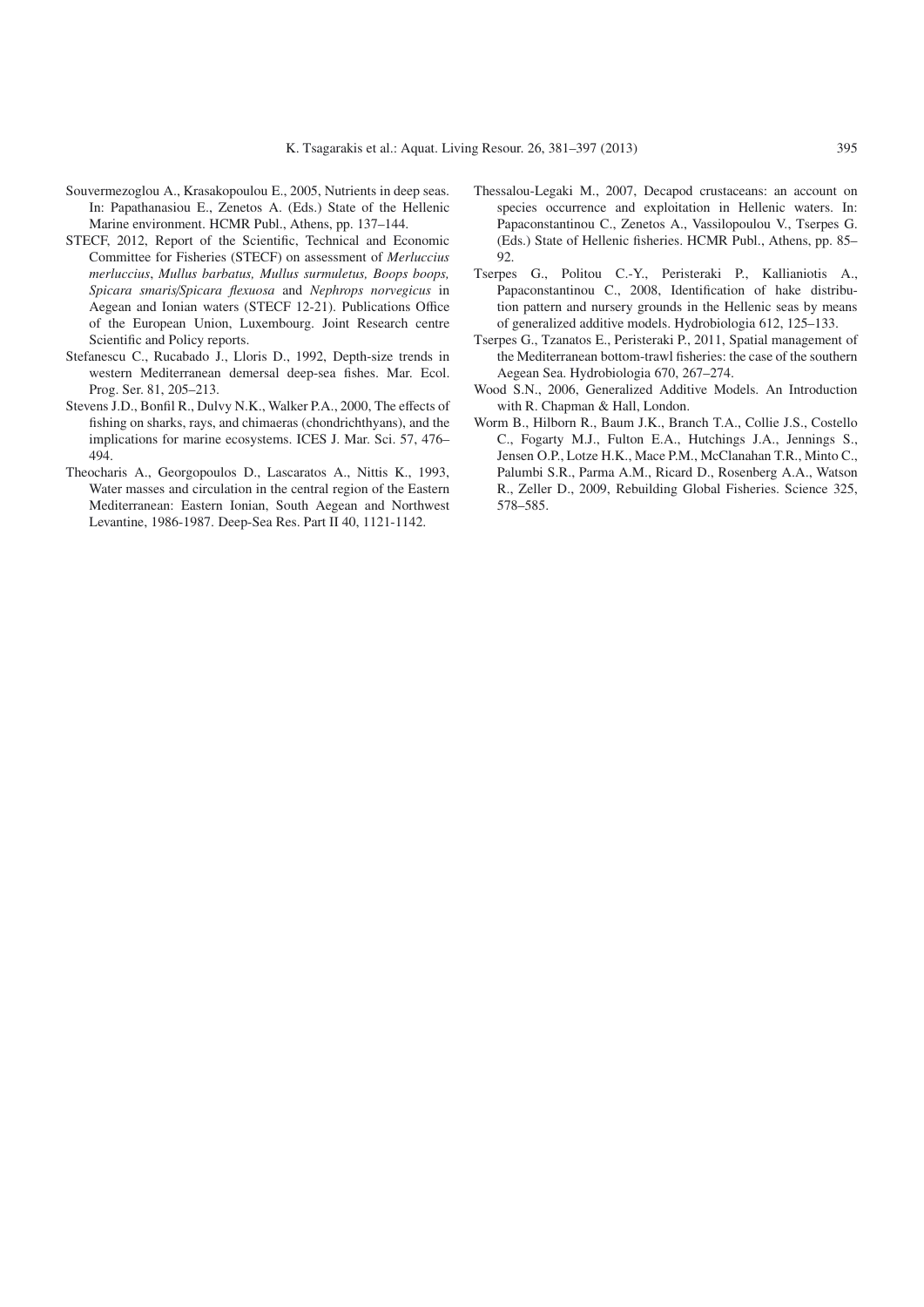## **Annexes: Lists of species included in the analysis**

**Table A1.** List of Osteichthyes species included in the analysis.

| Acantholabrus palloni         | Epigonus denticulatus      | Pagrus pagrus                 |
|-------------------------------|----------------------------|-------------------------------|
| Argentina sphyraena           | Epigonus telescopus        | Paralepis speciosa            |
| Arnoglossus imperialis        | Epinephelus aeneus         | Peristedion cataphractum      |
| Arnoglossus kessleri          | Epinephelus guaza          | Phycis blennoides             |
| Arnoglossus laterna           | Eutrigla gurnardus         | Phycis phycis                 |
| Arnoglossus rueppelli         | Gadella maraldi            | Psetta maxima                 |
| Arnoglossus thori             | Gadiculus argenteus        | Scophthalmus rhombus          |
| Aspitrigla cuculus            | Gaidropsarus mediterraneus | Scorpaena elongata            |
| Aspitrigla obscura            | Gaidropsarus spp.          | Scorpaena notata              |
| Aulopus filamentosus          | Gnathophis mystax          | Scorpaena porcus              |
| Bellotia apoda                | Gobius niger               | Scorpaena scrofa              |
| <b>Benthocometes</b> robustus | Gobius paganellus          | Scorpaena sp.                 |
| Benthosema glaciale           | Gobius spp.                | Serranus cabrilla             |
| Blenniidae                    | Helicolenus dactylopterus  | Serranus hepatus              |
| <b>Blennius</b> ocellaris     | Hoplostethus mediterraneus | Solea impar                   |
| <b>Boops</b> boops            | Hymenocephalus italicus    | Solea kleini                  |
| <b>Bothus</b> podas           | Lepidopus caudatus         | Solea spp.                    |
| Callanthias ruber             | Lepidorhombus boscii       | Solea vulgaris                |
| Callionymus lyra              | Lepidorhombus whiffiagonis | Sparus aurata                 |
| Callionymus maculatus         | Lepidotrigla cavillone     | Sphoeroides cutaneus          |
| Callionymus risso             | Lepidotrigla dieuzeidei    | Spicara flexuosa              |
| Callionymus spp.              | Leusueurigobius friesii    | Spicara maena                 |
| Capros aper                   | Lophius budegassa          | Spicara smaris                |
| Caranx rhonchus               | Lophius piscatorius        | Stomias boa                   |
| Carapus acus                  | Macrorhamphosus scolopax   | Symbolophorus veranyi         |
| Centracanthus cirrus          | Merlangius merlangus       | Symphodus spp.                |
| Centrolophus niger            | Merluccius merluccius      | Symphurus ligulatus           |
| Cepola macrophthalma          | Microchirus ocellatus      | Symphurus nigrescens          |
| Cerastocopelus maderensis     | Microchirus variegatus     | Symphurus spp.                |
| Chlorophthalmus agassizii     | Micromesistius poutassou   | Synchiropus phaeton           |
| Citharus linguatula           | Molva dipterygia           | Syngnathus acus               |
| Coelorhynchus coelorhynchus   | Monochirus hispidus        | Syngnathus spp.               |
| Conger conger                 | Mugil cephalus             | Synodus saurus                |
| Dactylopterus volitans        | Mullus barbatus            | Trachinus araneus             |
| Deltentosteus quadrimaculatus | Mullus surmuletus          | Trachinus draco               |
| Dentex dentex                 | Muraena helena             | Trachinus radiatus            |
| Dentex gibbosus               | Nettastoma melanurum       | Trigla lucerna                |
| Dentex macrophthalmus         | Nezumia sclerorhynchus     | Trigla lyra                   |
| Dentex maroccanus             | Notacanthus bonapartei     | Trigloporus lastoviza         |
| Diplodus annularis            | Ophichthus rufus           | Trisopterus minutus capelanus |
| Diplodus vulgaris             | Pagellus acarne            | Uranoscopus scaber            |
| Echelus myrus                 | Pagellus bogaraveo         | Zeus faber                    |
| Epigonus constanciae          | Pagellus erythrinus        |                               |